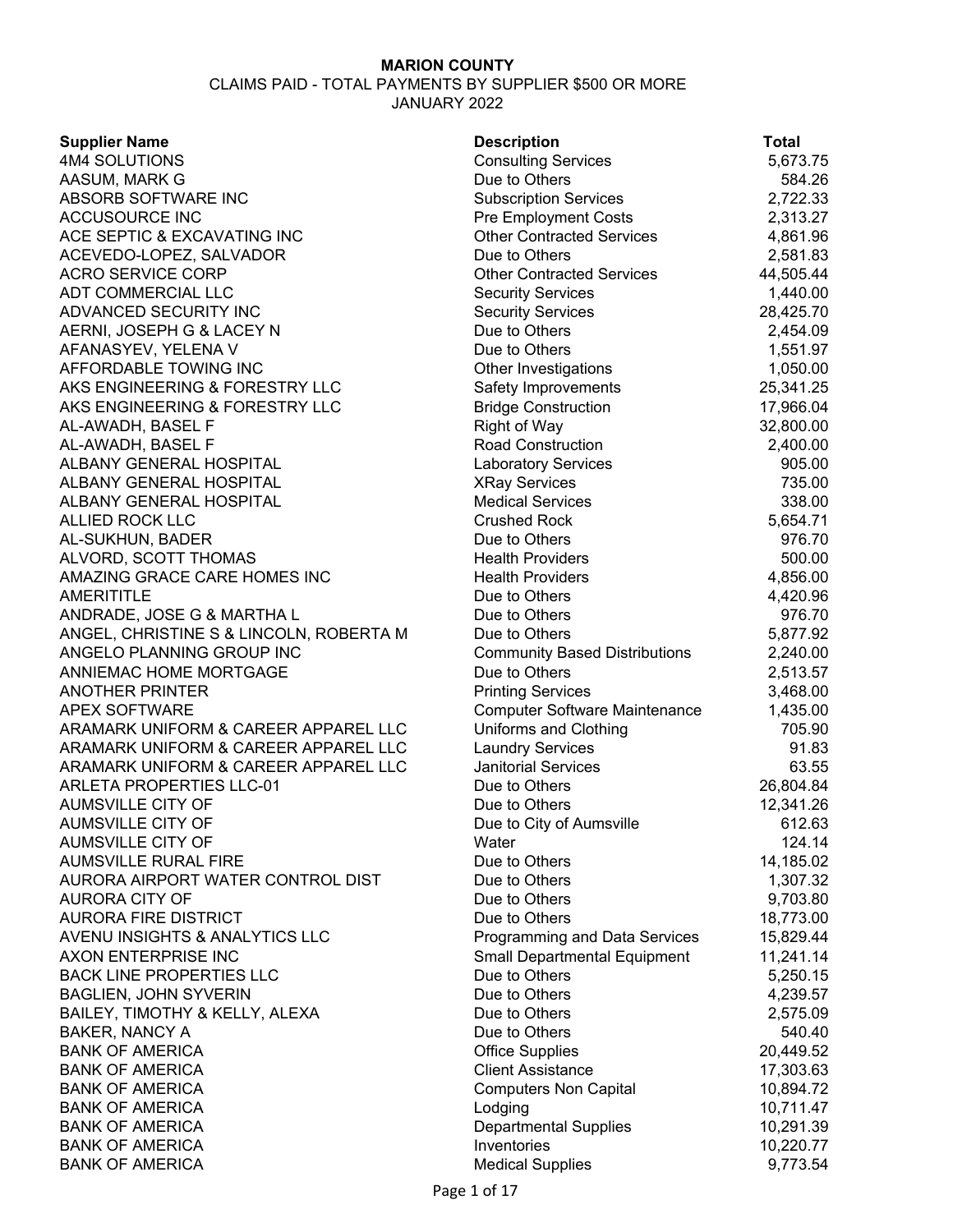# **MARION COUNTY** CLAIMS PAID - TOTAL PAYMENTS BY SUPPLIER \$500 OR MORE

JANUARY 2022

| <b>BANK OF AMERICA</b> | Miscellaneous Expense               | 8,438.37 |
|------------------------|-------------------------------------|----------|
| <b>BANK OF AMERICA</b> | <b>Building Maintenance</b>         | 8,178.15 |
| <b>BANK OF AMERICA</b> | Dues and Memberships                | 7,252.50 |
| <b>BANK OF AMERICA</b> | <b>Small Office Equipment</b>       | 7,118.15 |
| <b>BANK OF AMERICA</b> | <b>Field Supplies</b>               | 5,256.00 |
| <b>BANK OF AMERICA</b> | Uncapitalized IT Project Costs      | 4,630.79 |
| <b>BANK OF AMERICA</b> | <b>Subscription Services</b>        | 4,334.00 |
| <b>BANK OF AMERICA</b> | Training                            | 4,145.93 |
| <b>BANK OF AMERICA</b> | <b>Small Departmental Equipment</b> | 3,307.99 |
| <b>BANK OF AMERICA</b> | <b>Batteries</b>                    | 2,610.10 |
| <b>BANK OF AMERICA</b> | Remodels and Site Improvements      | 2,587.05 |
| <b>BANK OF AMERICA</b> | <b>Food Supplies</b>                | 2,416.91 |
| <b>BANK OF AMERICA</b> | Postage                             | 2,323.65 |
| <b>BANK OF AMERICA</b> | <b>Electrical Supplies</b>          | 2,276.32 |
| <b>BANK OF AMERICA</b> | <b>Institutional Supplies</b>       | 2,110.91 |
| <b>BANK OF AMERICA</b> | Witnesses                           | 2,085.20 |
| <b>BANK OF AMERICA</b> | Meetings                            | 1,984.87 |
| <b>BANK OF AMERICA</b> | Meals                               | 1,941.18 |
| <b>BANK OF AMERICA</b> | <b>Publications</b>                 | 1,550.06 |
| <b>BANK OF AMERICA</b> | Conferences                         | 1,537.00 |
| <b>BANK OF AMERICA</b> | <b>Small Tools</b>                  | 1,430.43 |
| <b>BANK OF AMERICA</b> | Uniforms and Clothing               | 1,287.49 |
| <b>BANK OF AMERICA</b> | Drugs                               | 1,226.82 |
| <b>BANK OF AMERICA</b> | Parts                               | 1,178.02 |
| <b>BANK OF AMERICA</b> | <b>Building Acquisitions</b>        | 1,050.00 |
| <b>BANK OF AMERICA</b> | <b>Victim Emergency Services</b>    | 989.98   |
| <b>BANK OF AMERICA</b> | Awards and Recognition              | 902.00   |
| <b>BANK OF AMERICA</b> | <b>Building Materials</b>           | 899.32   |
| <b>BANK OF AMERICA</b> | <b>Bridge Construction</b>          | 885.00   |
| <b>BANK OF AMERICA</b> | <b>Educational Supplies</b>         | 823.02   |
| <b>BANK OF AMERICA</b> | <b>Professional Licenses</b>        | 792.50   |
| <b>BANK OF AMERICA</b> | <b>Employment Agencies</b>          | 595.00   |
| <b>BANK OF AMERICA</b> | Safety Clothing                     | 594.51   |
| <b>BANK OF AMERICA</b> | <b>Commercial Travel</b>            | 573.39   |
| <b>BANK OF AMERICA</b> | <b>Building Rental Private</b>      | 481.00   |
| <b>BANK OF AMERICA</b> | Safety Incentives EAIP              | 449.10   |
| BANK OF AMERICA        | Software                            | 330.54   |
| <b>BANK OF AMERICA</b> | Paint                               | 309.57   |
| <b>BANK OF AMERICA</b> | <b>Janitorial Supplies</b>          | 275.06   |
| <b>BANK OF AMERICA</b> | <b>Equipment Rental</b>             | 247.99   |
| <b>BANK OF AMERICA</b> | <b>First Aid Supplies</b>           | 247.86   |
| <b>BANK OF AMERICA</b> | Departmental Equipment Capital      | 246.45   |
| <b>BANK OF AMERICA</b> | Computer Hardware Maintenance       | 207.00   |
| <b>BANK OF AMERICA</b> | <b>Wellness Services</b>            | 183.85   |
| <b>BANK OF AMERICA</b> | <b>Data Connections</b>             | 175.63   |
| <b>BANK OF AMERICA</b> | <b>Veterinary Services</b>          | 166.88   |
| <b>BANK OF AMERICA</b> | <b>Other Contracted Services</b>    | 165.64   |
| <b>BANK OF AMERICA</b> | <b>Printing Services</b>            | 159.62   |
| <b>BANK OF AMERICA</b> | <b>Grounds Maintenance</b>          | 131.21   |
| <b>BANK OF AMERICA</b> | <b>Notary Bonds</b>                 | 80.00    |
| <b>BANK OF AMERICA</b> | Safety Equipment                    | 75.16    |
| <b>BANK OF AMERICA</b> | <b>Phone and Communication Svcs</b> | 74.95    |
| <b>BANK OF AMERICA</b> | <b>Office Equipment Maintenance</b> | 74.75    |
| <b>BANK OF AMERICA</b> | <b>Safety Grants</b>                | 65.80    |
| <b>BANK OF AMERICA</b> | <b>Court Services</b>               | 52.00    |
|                        |                                     |          |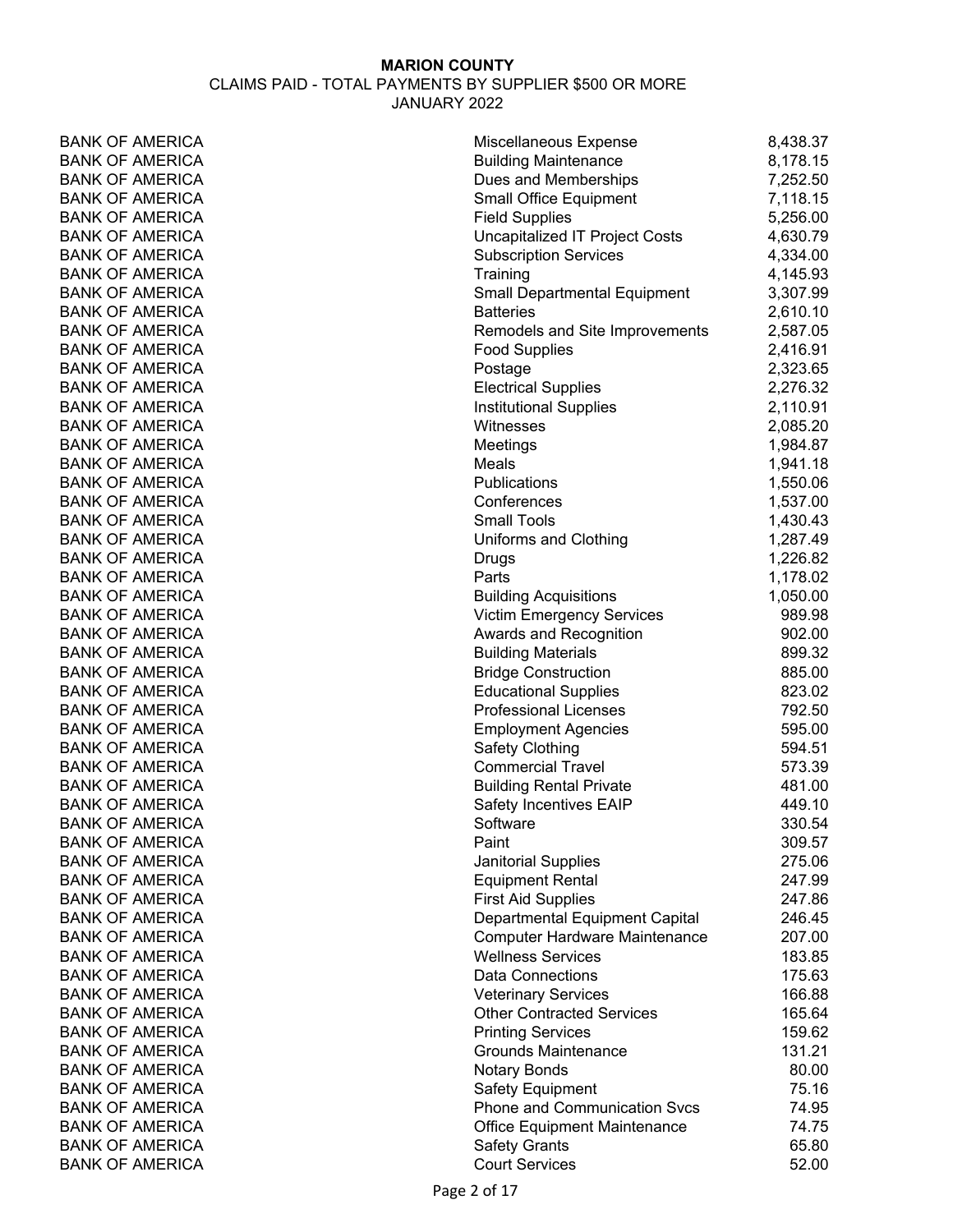| <b>BANK OF AMERICA</b>                     | Gasoline                                        | 38.92      |
|--------------------------------------------|-------------------------------------------------|------------|
| <b>BANK OF AMERICA</b>                     | <b>Credit Card Fees</b>                         | 38.20      |
| <b>BANK OF AMERICA</b>                     | <b>Cellular Phones</b>                          | 35.17      |
| <b>BANK OF AMERICA</b>                     | Vehicle Maintenance                             | 34.00      |
| <b>BANK OF AMERICA</b>                     | Telephone Maintenance                           | 19.73      |
| <b>BANK OF AMERICA</b>                     | Propane                                         | 15.85      |
| <b>BANK OF AMERICA</b>                     | <b>Security Services</b>                        | 14.99      |
| <b>BANK OF AMERICA</b>                     | <b>Pre Employment Costs</b>                     | 7.75       |
| <b>BANK OF AMERICA</b>                     | Park Maintenance                                | 7.08       |
| <b>BANK OF AMERICA</b>                     | <b>Medical Services</b>                         | (166.88)   |
| <b>BARKER SURVEYING</b>                    | Safety Improvements                             | 23,890.00  |
| <b>BATTERIES NORTHWEST INC</b>             | Inventories                                     | 1,020.40   |
| <b>BAUTISTA, MIGUEL S</b>                  | Due to Others                                   | 2,977.07   |
| <b>BC TOWING INC</b>                       | Other Investigations                            | 705.00     |
| BEACON ORAL & MAXILLOFACIAL SURGEONS       | <b>Dental Services</b>                          | 1,514.00   |
| BEAVER EQUIPMENT LLC                       | <b>Grounds Maintenance</b>                      | 2,562.65   |
| <b>BECKWITH &amp; KUFFEL INC</b>           | <b>Field Supplies</b>                           | 1,618.54   |
| BELLEQUE, JESSE & HANNAH                   | Due to Others                                   | 1,781.03   |
| <b>BENDER, AARON</b>                       | Due to Others                                   | 3,113.59   |
| BENNETT, DAVID J & JULIE A                 | Due to Others                                   | 5,661.44   |
| <b>BEST POTS INC</b>                       | Sewer Maintenance                               | 4,410.00   |
| <b>BEST POTS INC</b>                       | <b>Building Maintenance</b>                     | 818.98     |
| <b>BIO-MED TESTING SERVICE INC</b>         | <b>Laboratory Services</b>                      | 563.00     |
| <b>BIRCH TREE LAW PC</b>                   | Due to State Ct Conciliation                    | 1,680.00   |
| <b>BLEVINS, DANIEL K</b>                   | Due to Others                                   | 6,720.45   |
| <b>BLUE HERON FARM</b>                     | Due to Others                                   | 2,020.38   |
| BLUE SPRUCE BUILDERS INC                   | <b>Liability Claims</b>                         | 15,336.00  |
| BOEHRINGER INGELHEIM ANIMAL HEALTH USA INC | Vaccines                                        | 533.76     |
| <b>BOLTON, ALLEN R</b>                     | Due to Others                                   | 3,493.34   |
| BOONSTRA, MICHAEL R & VALERIE A            | Due to Others                                   | 4,550.13   |
| <b>BOOZIER, KENNETH C</b>                  | Due to Others                                   | 3,050.86   |
| <b>BOSS AFTEN PROPERTIES LLC</b>           | <b>Road Construction</b>                        | 5,400.00   |
| BOYANTON, HUGH                             | Due to Others                                   | 5,322.72   |
|                                            |                                                 |            |
| BRADLEY FAMILY TRUST THE                   | <b>Building Rental Private</b><br>Due to Others | 7,894.65   |
| <b>BREEN, BRAD</b>                         |                                                 | 5,716.55   |
| <b>BRIDGES TO CHANGE INC</b>               | <b>Housing Subsidies</b>                        | 1,100.00   |
| BRIDGEWAY RECOVERY SERVICES INC            | <b>Health Providers</b>                         | 88,203.80  |
| <b>BRIDGEWAY RECOVERY SERVICES INC</b>     | <b>Social Services</b>                          | 51,805.00  |
| <b>BRIDGEWAY RECOVERY SERVICES INC</b>     | <b>Housing Subsidies</b>                        | 400.00     |
| <b>BRIGADE ELECTRONICS INC</b>             | <b>Safety Equipment</b>                         | 3,166.61   |
| <b>BROWN &amp; BROWN NORTHWEST</b>         | Malpractice Insurance Premiums                  | 792.83     |
| <b>BROWN &amp; CALDWELL</b>                | <b>Engineering Services</b>                     | 2,206.50   |
| <b>BROWN CONTRACTING INC</b>               | Safety Improvements                             | 233,701.30 |
| <b>BROWN, BARBARA L</b>                    | Due to Others                                   | 2,965.01   |
| <b>BROWN, BRYAN</b>                        | Due to Others                                   | 5,744.78   |
| <b>BROWN, JEREMY R</b>                     | Due to Others                                   | 3,618.20   |
| <b>BRR PROPERTIES</b>                      | Due to Others                                   | 6,049.69   |
| <b>BUCHOLZ, GEOFFREY K</b>                 | Due to Others                                   | 545.67     |
| C & J NURSE STAFFING LLC                   | <b>Medical Services</b>                         | 16,093.00  |
| C J HANSEN CO INC                          | <b>Building Maintenance</b>                     | 2,048.00   |
| <b>C&amp;C CONTAINERS LLC</b>              | <b>Medical Supplies</b>                         | 1,924.80   |
| Cameron, Kevin M                           | <b>Commercial Travel</b>                        | 414.79     |
| Cameron, Kevin M                           | Mileage Reimbursement                           | 113.12     |
| Cameron, Kevin M                           | Meals                                           | 14.28      |
| CANNON COCHRAN MGMT SERVICES INC           | <b>Workers Comp Claims</b>                      | 62,834.63  |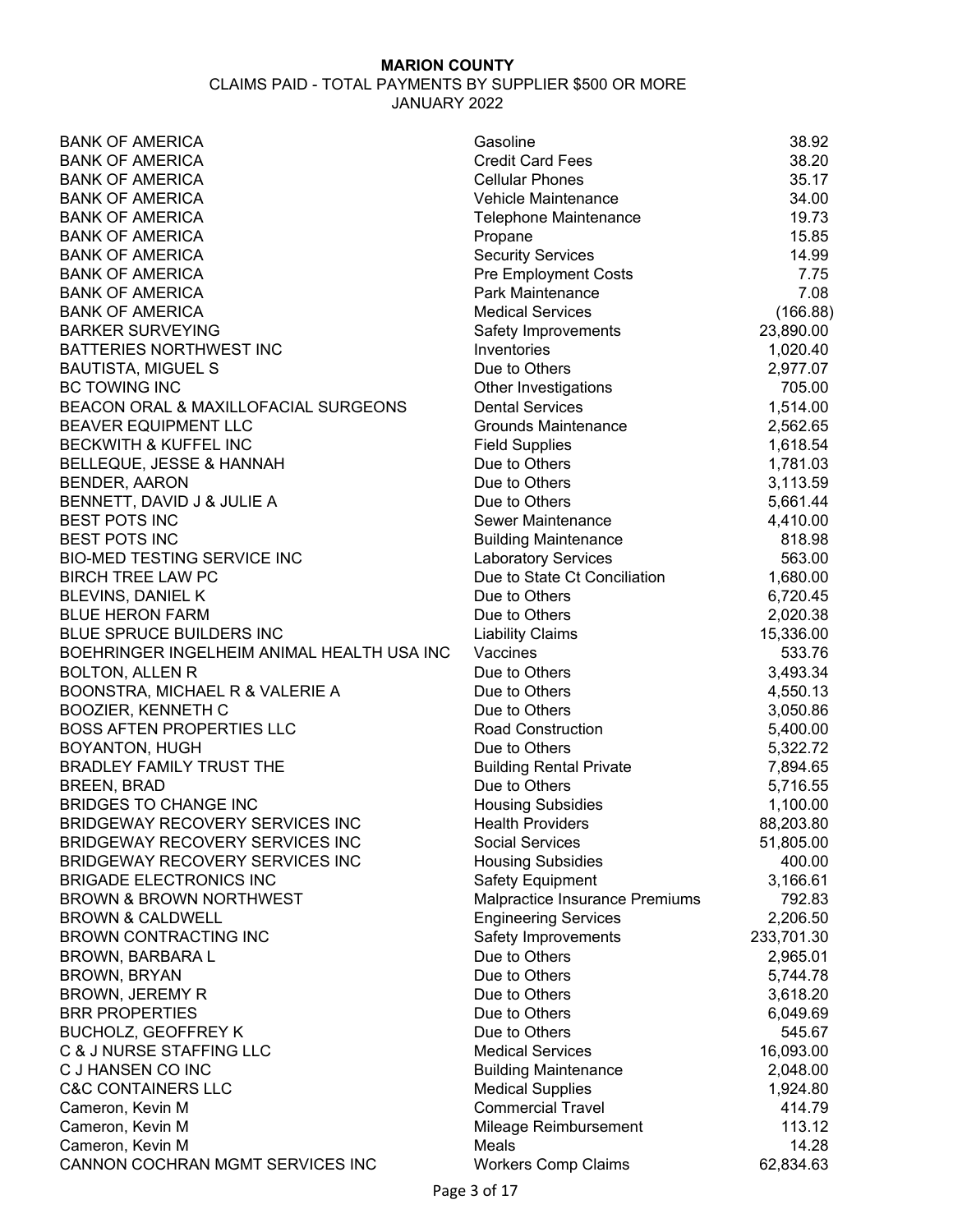| CANON FINANCIAL SERVICES INC            | <b>Equipment Rental</b>                      | 17,260.20  |
|-----------------------------------------|----------------------------------------------|------------|
| CANON FINANCIAL SERVICES INC            | Office Equipment Maintenance                 | 10,395.76  |
| <b>CANOPY WELLBEING</b>                 | <b>Other Contracted Services</b>             | 2,065.00   |
| CAO, TUAN ANH                           | Due to Others                                | 5,225.29   |
| CAPITOL CHEVROLET CADILLAC INC          | Vehicle Maintenance                          | 2,807.87   |
| CAPITOL CHEVROLET CADILLAC INC          | Inventories                                  | 410.42     |
| <b>CAPPELLI MILES</b>                   | Advertising                                  | 17,300.62  |
| CARDINAL HEALTH 110 LLC                 | Drugs                                        | 3,286.81   |
| <b>CARLSON TESTING INC</b>              | <b>Bridge Construction</b>                   | 530.50     |
| CARRILLO, ADAN                          | Due to Others                                | 4,457.61   |
| <b>CARROLL, BRADY S</b>                 | Due to Others                                | 2,426.44   |
| CARSON OIL CO INC                       | Fuel Inventory                               | 96,769.00  |
| <b>CARTER &amp; COMPANY INC</b>         | <b>Road Construction</b>                     | 210,040.07 |
| CARTER, BRANDON K & VICTORIA E          | Due to Others                                | 2,659.48   |
| <b>CASCADE EARTH SCIENCES LTD</b>       | <b>Engineering Services</b>                  | 3,609.75   |
| <b>CASCADE SCHOOL DISTRICT #5</b>       | Due to Others                                | 112,310.27 |
| <b>CASCADE TIRE FACTORY</b>             | Inventories                                  | 3,557.16   |
| CASEY-MCWAYNE, RUTH E                   | Due to Others                                | 3,565.65   |
| CASTANO, RODRIGO                        | Due to Others                                | 3,853.88   |
| CASTER, TERRY E & PATRICIA D            | Due to Others                                | 876.92     |
| <b>CDW GOVERNMENT LLC</b>               | <b>Computers Non Capital</b>                 | 5,194.48   |
| <b>CDW GOVERNMENT LLC</b>               | <b>Small Office Equipment</b>                | 3,444.18   |
| <b>CDW GOVERNMENT LLC</b>               | <b>Office Supplies</b>                       | 953.44     |
| CENTER FOR INTEGRATED INTERVENTION      | <b>Psychiatric Services</b>                  | 6,421.06   |
| CENTER FOR INTEGRATED INTERVENTION      | Witnesses                                    | 3,150.00   |
| CENTRAL SCHOOL DISTRICT #13J            | Due to Others                                | 1,719.71   |
| CENTRALSQUARE TECHNOLOGIES              | <b>Computer Software Capital</b>             | 1,365.00   |
| CENTURYLINK-QWEST                       | <b>Phone and Communication Svcs</b>          | 28,862.14  |
| CENTURYLINK-QWEST                       | Long Distance Charges                        | 1,658.37   |
| CENTURYLINK-QWEST                       | <b>Data Connections</b>                      | 301.74     |
| <b>CFM ADVOCATES</b>                    | <b>Other Contracted Services</b>             | 8,887.77   |
| CHARLES & CAROL ELIZONDO FAM TR         | Due to Others                                | 8,515.01   |
| <b>CHASE</b>                            | Due to Others                                | 7,005.18   |
| CHATEAU RANCHETTES LIGHTING DISTRICT    | Due to Others                                | 2,711.15   |
| CHEMEKETA COMMUNITY COLLEGE             | Due to Others                                | 333,292.93 |
| CHEMEKETA COMMUNITY COLLEGE             | <b>Social Services</b>                       | 95,820.00  |
| CHEMEKETA COMMUNITY COLLEGE             | <b>Building Rental Private</b>               | 1,696.28   |
| CHEMEKETA COMMUNITY COLLEGE             | Water                                        | 857.22     |
| CHEMEKETA COMMUNITY COLLEGE             | <b>Phone and Communication Svcs</b>          | 237.50     |
| <b>CHEMEKETA LIBRARY</b>                | Due to Others                                | 30,124.79  |
| CHEN, YIBING                            | Due to Others                                | 4,301.96   |
| CHICAGO TITLE INS CO                    | Due to Others                                | 2,403.50   |
| CHILD, JACOB P & YOLANDA N              | Due to Others                                | 4,342.35   |
| <b>CIGNA GROUP INSURANCE</b>            | <b>Disability Insurance Premiums</b>         | 55,946.42  |
| <b>CIGNA GROUP INSURANCE</b>            | Life Insurance Premiums                      | 28,152.68  |
| <b>CIGNA GROUP INSURANCE</b>            | Optional Life Insurance                      |            |
| <b>CIGNA GROUP INSURANCE</b>            |                                              | 22,181.68  |
| <b>CLARK, ROBERTA J</b>                 | Vol ST Disability Insurance<br>Due to Others | 15,335.92  |
|                                         |                                              | 1,925.29   |
| CLEAN EARTH ENVIRONMENTAL SOLUTIONS INC | Hazardous Waste Disposal                     | 26,899.94  |
| CLEAN EARTH ENVIRONMENTAL SOLUTIONS INC | <b>Transfer Station Contracts</b>            | 3,115.00   |
| <b>COLUMBIA BANK</b>                    | <b>Principal Payments</b>                    | 177,702.71 |
| <b>COLUMBIA BANK</b>                    | <b>Interest Payments</b>                     | 42,866.50  |
| COLUMBIA BODY MFG CO INC                | Inventories                                  | 1,967.72   |
| <b>COMCAST</b>                          | <b>Data Connections</b>                      | 4,434.89   |
| <b>COMCAST</b>                          | Electricity                                  | 1,708.60   |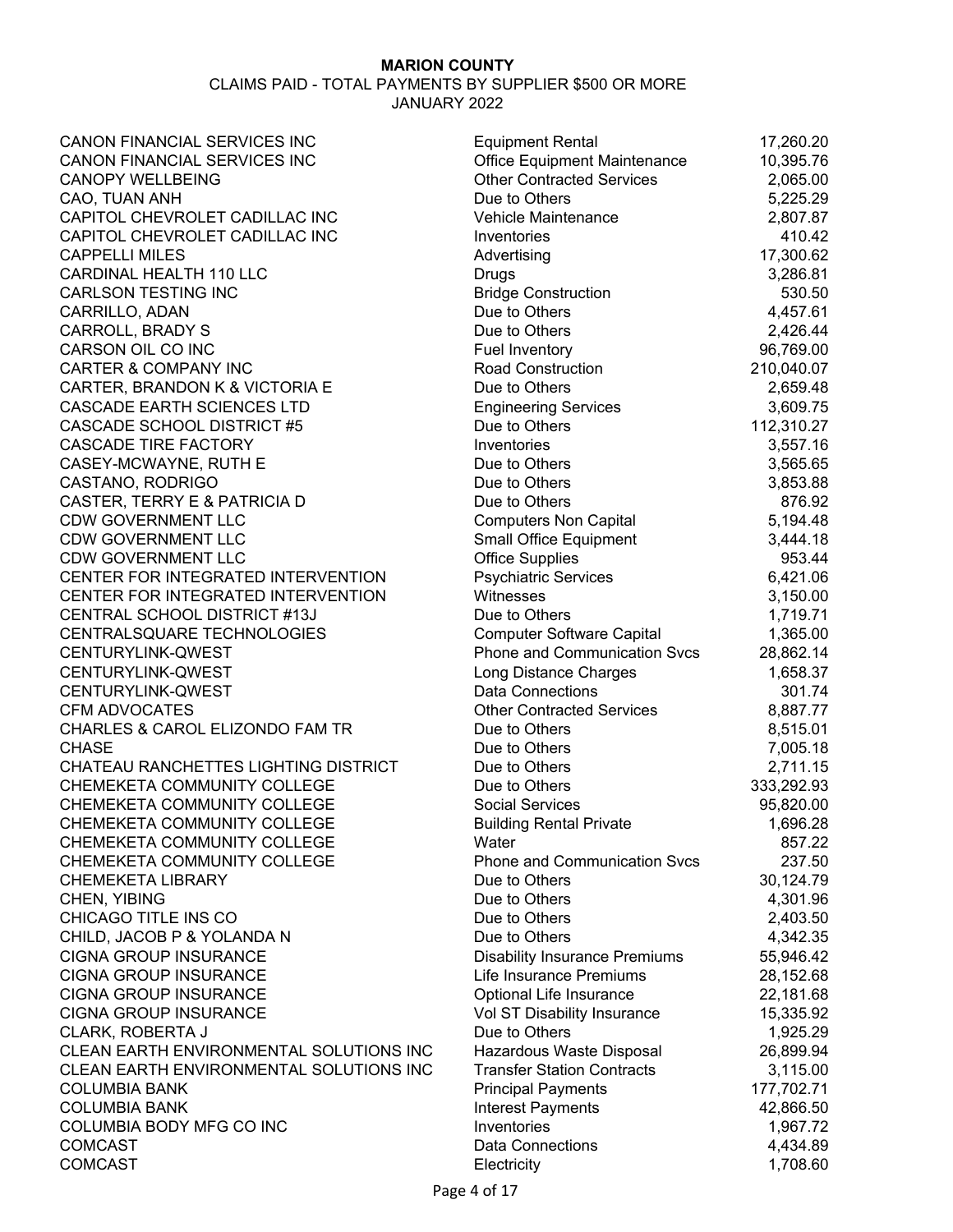| <b>COMMERCIAL BUSINESS FURNITURE</b>  | <b>Building Maintenance</b>          | 2,385.40  |
|---------------------------------------|--------------------------------------|-----------|
| <b>COMMUNITY SUPPORT SERVICES INC</b> | <b>Health Providers</b>              | 2,382.00  |
| <b>COMPLETE WIRELESS SOLUTIONS</b>    | Radios and Accessories               | 7,361.70  |
| CONCORDANCE HEALTHCARE SOLUTIONS LLC  | <b>Building Construction</b>         | 12,770.60 |
| CONNECTIONS365                        | <b>Health Providers</b>              | 2,425.00  |
| CONSOLIDATED SUPPLY CO                | Site Improvements                    | 4,662.42  |
| CONSOLIDATED SUPPLY CO                | <b>Grounds Maintenance</b>           | 1,129.22  |
| COOPER, TRACI D                       | Due to Others                        | 3,239.07  |
| <b>CORELOGIC TAX SVCS</b>             | Due to Others                        | 71,530.30 |
| CORRADO, ROGER S                      | Due to Others                        | 1,142.78  |
| CORRECT RX PHARMACY SERVICES INC      | Drugs                                | 19,082.10 |
| <b>COSTCO WHOLESALE</b>               | Janitorial Supplies                  | 602.55    |
| <b>COSTCO WHOLESALE</b>               | <b>Client Assistance</b>             | 598.58    |
| <b>COSTCO WHOLESALE</b>               | <b>Food Supplies</b>                 | 413.52    |
| <b>COSTCO WHOLESALE</b>               | <b>Office Supplies</b>               | 295.21    |
| <b>COSTCO WHOLESALE</b>               | Meetings                             | 87.67     |
| <b>COSTCO WHOLESALE</b>               | Awards and Recognition               | 83.76     |
| COTTER, DAVID & RUSSELL, KATHLEEN M   | Due to Others                        | 917.08    |
| <b>COTTING FAMILY LT</b>              | Due to Others                        | 1,047.16  |
| <b>COVENANT SYSTEMS LLC</b>           | <b>Building Maintenance</b>          | 1,146.00  |
| <b>COVIUS</b>                         | Due to Others                        | 2,348.68  |
| <b>CRABTREE CRUSHING INC</b>          | <b>Crushed Rock</b>                  | 1,107.39  |
| <b>CRAFCO INC</b>                     | Inventories                          | 1,706.00  |
| CROWDER, SUSAN                        | Due to Others                        | 868.42    |
| <b>CROWN CREDIT COMPANY</b>           | Due to Others                        | 2,477.49  |
| <b>CTS LANGUAGELINK</b>               | Interpreters and Translators         | 811.30    |
| <b>CUE LTD</b>                        | Due to Others                        | 39,076.80 |
| <b>CULP, ROBERT A</b>                 | Due to Others                        | 4,697.21  |
| CVE TECHNOLOGIES GROUP INC            | <b>Computer Hardware Maintenance</b> | 99,112.49 |
| CVE TECHNOLOGIES GROUP INC            | <b>Computer Software Maintenance</b> | 8,221.00  |
| D & O GARBAGE SERVICE                 | Garbage Disposal and Recycling       | 1,578.69  |
| DATAWORKS PLUS LLC                    | <b>Computer Hardware Capital</b>     | 39,783.70 |
| DAVID EVANS & ASSOCIATES INC          | <b>Bridge Construction</b>           | 56,087.06 |
| DAVID EVANS & ASSOCIATES INC          | <b>Road Construction</b>             | 11,728.00 |
| DAVID EVANS & ASSOCIATES INC          | <b>Engineering Services</b>          | 3,123.20  |
| DAVID EVANS & ASSOCIATES INC          | Ferries                              | 407.49    |
| DAVIS WRIGHT TREMAINE LLP             | <b>Other Contracted Services</b>     | 20,462.00 |
| DAVIS WRIGHT TREMAINE LLP             | <b>Liability Claims</b>              | 7,252.00  |
| DAVIS-PEDERSON, COLIN                 | Due to Others                        | 860.71    |
| DEGELE, TYLER                         | Due to Others                        | 817.36    |
| DEJONGH, TAHNER & KAYLEE              | Due to Others                        | 4,766.42  |
| DELAPP, LARRY M & DEBRA S             | Due to Others                        | 4,600.51  |
| <b>DELL MARKETING LP</b>              | <b>Computer Software Maintenance</b> | 56,450.25 |
| <b>DELL MARKETING LP</b>              | <b>Computers Non Capital</b>         | 1,668.55  |
| DEPAUL INDUSTRIES INC                 | <b>Security Services</b>             | 21,543.88 |
| DETROIT CITY OF                       | Due to Others                        | 614.70    |
| DEWSNUP, DANIEL                       | Due to Others                        | 3,014.31  |
| DEZSOFI, GERGANA V                    | Due to Others                        | 976.70    |
| <b>DIAGNOSTIC LABORATORIES</b>        | <b>XRay Services</b>                 | 2,571.00  |
| DIAZ, VICTOR M & MONICA               | Due to Others                        | 2,807.65  |
| DIETER, KAY L MD                      | <b>Medical Services</b>              | 15,345.00 |
| DILLINGHAM, WILLIAM W & PAMELA S      | Due to Others                        | 4,784.81  |
| DIVERSIFIED INSPECTIONS ITL INC       | Dept Equipment Maintenance           | 3,742.50  |
| DIVERSIFIED INSPECTIONS ITL INC       | Vehicle Maintenance                  | 415.00    |
| <b>DKS ASSOCIATES</b>                 | Safety Improvements                  | 4,404.54  |
|                                       |                                      |           |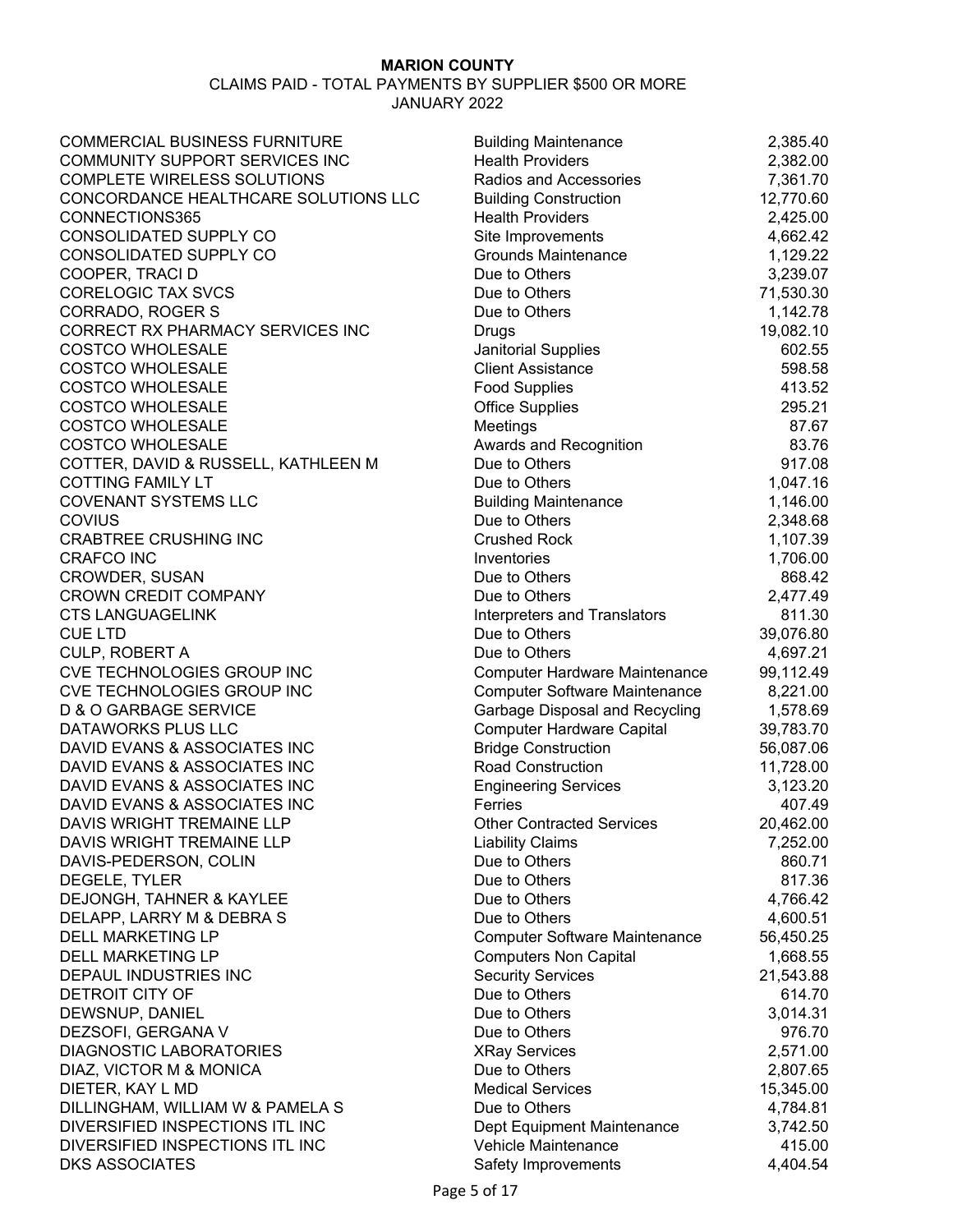| <b>DKS ASSOCIATES</b>                                                  | <b>Engineering Services</b>         | 3,735.00   |
|------------------------------------------------------------------------|-------------------------------------|------------|
| <b>DKS ASSOCIATES</b>                                                  | <b>Road Construction</b>            | 2,017.50   |
| DON LULAY HOMES INC                                                    | Due to Others                       | 780.28     |
| DONALD CITY OF                                                         | <b>Sewer Maintenance</b>            | 12,404.99  |
| DONALD CITY OF                                                         | Due to Others                       | 1,639.40   |
| DONALDSON, DENNIS N & CYNTHIA P                                        | Due to Others                       | 2,913.31   |
| DOTSON, CHRISTOPHER MICHAEL                                            | <b>Right of Way</b>                 | 4,200.00   |
| DOTSON, CHRISTOPHER MICHAEL                                            | <b>Road Construction</b>            | 1,900.00   |
| <b>DOWL LLC</b>                                                        | <b>Bridge Construction</b>          | 58,426.32  |
| DOWL LLC                                                               | Road Construction                   | 9,703.27   |
| DOWNTOWN STORAGE & WAREHOUSE LLC                                       | <b>Building Rental Private</b>      | 19,955.00  |
| DRAKES CROSSING FIRE DISTRICT                                          | Due to Others                       | 1,261.97   |
| DULOGLO, IVAN & ANNA                                                   | Due to Others                       | 600.00     |
| <b>DUSTBUSTERS INC</b>                                                 | Inventories                         | 6,547.98   |
| ED CLARK INSURANCE INC                                                 | Due to Others                       | 3,404.56   |
| EFFECTIVE FOUNDATIONS EVALUATION & COUNSELII Other Contracted Services |                                     | 550.00     |
| EHLEN-KRUSE, DORIS                                                     | Due to Others                       | 524.61     |
| <b>ELTEC</b>                                                           | <b>Phone and Communication Svcs</b> | 4,020.00   |
| EMERY & SONS CONSTRUCTION GROUP LLC                                    | Safety Improvements                 | 65,643.53  |
| <b>ERGOCENTRIC INC</b>                                                 | <b>Small Office Equipment</b>       | 736.56     |
| <b>ESTATE OF APRIL REISDORF</b>                                        | Due to Others                       | 1,159.99   |
| EVANS, MICHELE BEAL                                                    | Due to Others                       |            |
|                                                                        |                                     | 3,367.88   |
| EVANS, RONALD V & MEI-LAN                                              | <b>Land Lease Private</b>           | 5,000.00   |
| EVERGREEN GLOBAL SOLUTIONS INC                                         | <b>Departmental Supplies</b>        | 1,118.48   |
| <b>EXCLUSION SCREENING LLC</b>                                         | <b>Pre Employment Costs</b>         | 2,641.60   |
| EYE CARE PHYSICIANS & SURGEONS INC                                     | <b>Medical Services</b>             | 940.80     |
| FAIRWAY DEVELOPMENT GROUP INC                                          | <b>Building Rental Private</b>      | 2,515.00   |
| <b>FALCK NORTHWEST CORP</b>                                            | Vaccines                            | 19,935.00  |
| <b>FARLINE BRIDGE INC</b>                                              | <b>Bridge Construction</b>          | 832,600.98 |
| FARRIS, JOHN K & AMY M                                                 | Due to Others                       | 3,057.06   |
| <b>FASTENAL CO</b>                                                     | Departmental Equipment Capital      | 16,908.10  |
| <b>FASTENAL CO</b>                                                     | Inventories                         | 12,673.56  |
| <b>FASTENAL CO</b>                                                     | Parts                               | 8,973.06   |
| <b>FASTENAL CO</b>                                                     | <b>First Aid Supplies</b>           | 213.44     |
| <b>FEDEX</b>                                                           | Postage                             | 514.26     |
| <b>FEDEX</b>                                                           | <b>Mail Services</b>                | 141.58     |
| FERGUS, LONDON R                                                       | Due to Others                       | 4,221.60   |
| <b>FERGUSON ENTERPRISES INC</b>                                        | Pipe                                | 451.60     |
| FERGUSON ENTERPRISES INC                                               | <b>Grounds Maintenance</b>          | 302.00     |
| FERGUSON ENTERPRISES INC                                               | <b>Building Maintenance</b>         | 284.35     |
| FERGUSON ENTERPRISES INC                                               | <b>Field Supplies</b>               | 165.49     |
| <b>FERGUSON ENTERPRISES INC</b>                                        | <b>Departmental Supplies</b>        | 56.31      |
| FERNANDEZ, LINO IV & SHERRY L                                          | Due to Others                       | 6,348.72   |
| FIDELITY NATIONAL TITLE                                                | Due to Others                       | 7,709.82   |
| FIGUEROA, JOSEFINA                                                     | <b>Health Providers</b>             | 794.00     |
| FIRST AMERICAN TITLE CO                                                | Due to Others                       | 2,343.10   |
| FIRST SLAVIC BAPTIST CHURCH                                            | Due to Others                       | 1,421.97   |
| <b>FOPPO</b>                                                           | <b>FOPPO Dues</b>                   | 2,130.00   |
| FORGARD, JOHN E                                                        | <b>Road Construction</b>            | 4,720.00   |
| FORTY FIVE NORTH SURVEYING LLC                                         | Safety Improvements                 | 5,165.00   |
| FORTY FIVE NORTH SURVEYING LLC                                         | <b>Building Acquisitions</b>        | 910.00     |
| <b>FOWLER HOMES LLC</b>                                                | Due to Others                       | 1,284.41   |
| FRANCO TORRES, JOSE A                                                  | <b>Right of Way</b>                 | 15,610.00  |
| FRANCO TORRES, JOSE A                                                  | <b>Road Construction</b>            | 3,890.00   |
| FRANK & MALONE RYALS TRUST                                             | Due to Others                       | 4,944.40   |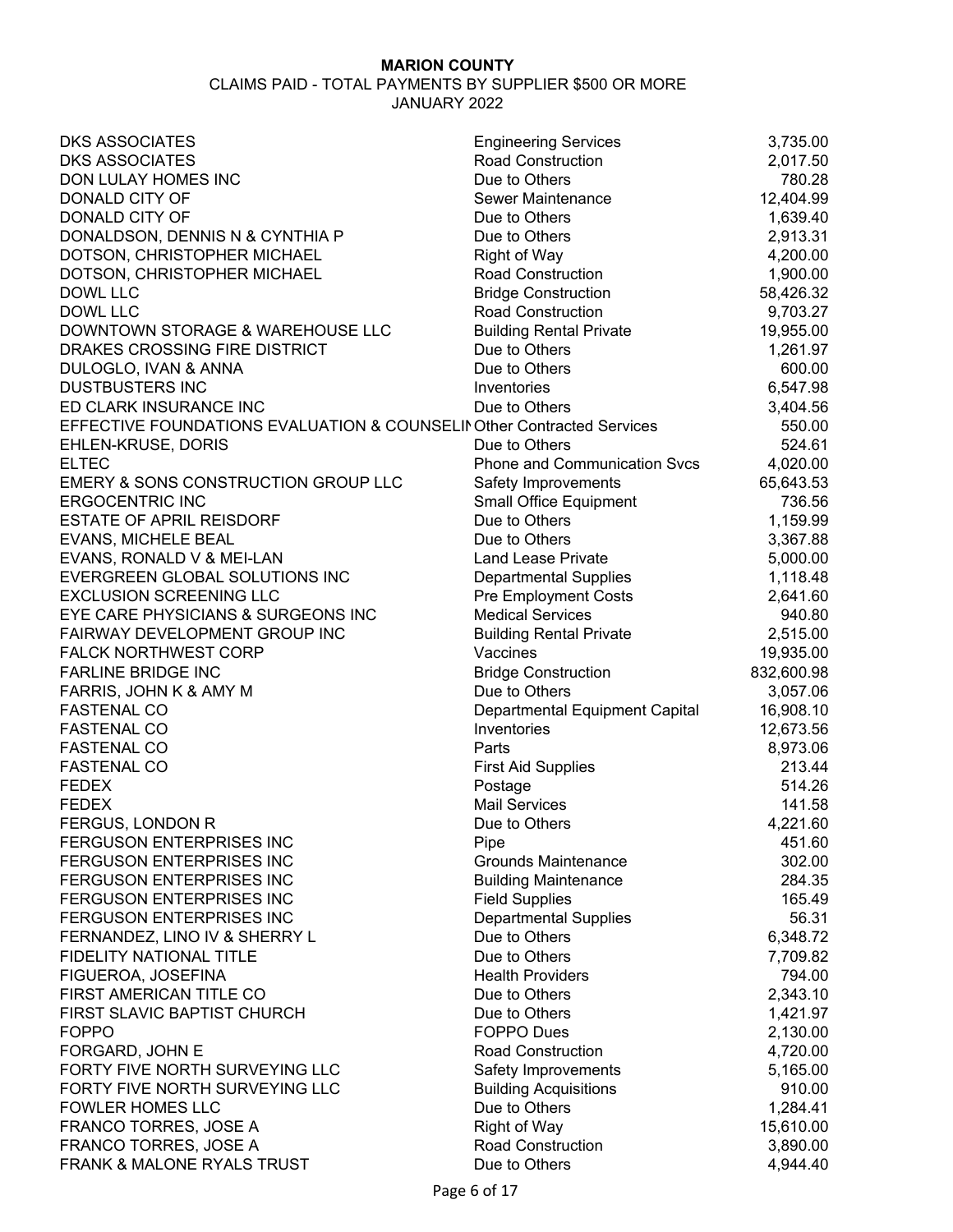| FRECHIN, EUGENE M                                            | Due to Others                            | 673.18             |
|--------------------------------------------------------------|------------------------------------------|--------------------|
| FREEDOM COMMUNICATION TECHNOLOGIES INC                       | Departmental Equipment Capital           | 595.00             |
| FREEDOM HEATING & AIR LLC                                    | <b>Structural Permits</b>                | 711.20             |
| <b>FREIGHTLINER NORTHWEST</b>                                | Inventories                              | 539.96             |
| FU, JUI CHIH                                                 | Due to Others                            | 1,178.84           |
| <b>G &amp; S MACHINE INC</b>                                 | Parts                                    | 545.50             |
| <b>GABRIEL, ROBERT W</b>                                     | Due to Others                            | 8,203.61           |
| <b>GALT FOUNDATION</b>                                       | <b>Temporary Staffing</b>                | 26,885.29          |
| GARCIA-FLORES, MOISES & FAWN                                 | Due to Others                            | 4,609.09           |
| <b>GARRETTSON, DARYL S</b>                                   | <b>Legal Services</b>                    | 600.00             |
| <b>GARTEN SERVICES INC</b>                                   | <b>Janitorial Services</b>               | 21,804.79          |
| <b>GARTEN SERVICES INC</b>                                   | <b>Mail Services</b>                     | 19,249.15          |
| <b>GARTEN SERVICES INC</b>                                   | <b>Document Disposal Services</b>        | 7,220.00           |
| <b>GARTEN SERVICES INC</b>                                   | <b>Battery Recycling</b>                 | 4,090.80           |
| <b>GARTEN SERVICES INC</b>                                   | Postage                                  | 2,601.24           |
| <b>GATES RURAL FIRE DISTRICT</b>                             | Due to Others                            | 965.27             |
| <b>GENTZKOW, WILLIAM F</b>                                   | Due to Others                            | 3,548.37           |
| GERTENRICH, DONALD R & IDA M                                 | Due to Others                            | 3,061.45           |
| <b>GERVAIS CITY OF</b>                                       | Due to Others                            | 11,373.63          |
| <b>GERVAIS CITY OF</b>                                       | Due to City of Gervais                   | 718.99             |
| <b>GERVAIS SCHOOL DISTRICT #1</b>                            | Due to Others                            | 64,513.01          |
| <b>GERVAIS SCHOOL DISTRICT #1</b>                            | <b>Structural Permits</b>                | 1,916.43           |
| <b>GESNER, RYAN</b>                                          | Due to Others                            | 2,613.30           |
| GLAZE, LUKE J & JOCELYN R                                    | Due to Others                            | 2,318.65           |
| GODOY, JOSUE M                                               | Due to Others                            | 817.36             |
| GOLDEN, FRANK D & SHARON P                                   | Due to Others                            | 2,356.12           |
| <b>GOOD LEAP LLC</b>                                         | Due to Others                            | 3,964.75           |
| GOOLEY, GERALD L & SHARON M                                  | Due to Others                            | 5,589.17           |
| <b>GRAINGER</b>                                              | Inventories                              | 2,024.45           |
| <b>GRAINGER</b>                                              | <b>Building Maintenance</b>              | 320.60             |
| <b>GRAINGER</b>                                              | <b>Grounds Maintenance</b>               | 233.90             |
| <b>GRAINGER</b>                                              | Safety Equipment                         | 216.16             |
| <b>GRAINGER</b>                                              | <b>Small Tools</b>                       | 96.60              |
| <b>GRAINGER</b>                                              | <b>Batteries</b>                         | 26.19              |
| <b>GREAT WESTERN SWEEPING INC</b>                            | <b>Other Contracted Services</b>         | 12,518.94          |
| <b>HANS &amp; EUGENE LLC</b>                                 | Road Construction                        | 3,100.00           |
| HANSON, SHARON E                                             | Due to Others                            | 500.00             |
| HARDEN PSYCHOLOGICAL ASSOCIATES PC                           | <b>Pre Employment Costs</b>              | 1,177.00           |
| HARPER HOUF PETERSON RIGHELLIS INC                           | <b>Road Construction</b>                 | 48,847.92          |
| <b>HART WAGNER LLP</b>                                       | <b>Liability Claims</b>                  | 17,720.00          |
| HDR ENGINEERING INC                                          | Safety Improvements                      | 9,721.75           |
| <b>HECKATHORN, JAMES A JR</b>                                | Due to Others                            | 976.70             |
| <b>HELTZEL WILLIAMS PC</b>                                   | <b>Liability Claims</b>                  | 17,807.00          |
| HENRY SCHEIN INC                                             | <b>Departmental Supplies</b>             | 856.89             |
| HENRY SCHEIN INC                                             | <b>Medical Supplies</b>                  | (151.20)           |
| HERITAGE RESEARCH ASSOCIATES INC                             | Ferries                                  | 17,127.16          |
| HERNANDEZ, CATHERINE B & FELIPE                              | Due to Others                            | 2,700.00           |
| HERSHNER HUNTER LLP                                          | <b>Legal Services</b>                    | 819.00             |
| HEUBERGER, ROSEMARY A                                        | Due to Others                            | 1,226.35           |
| HICKS, WADE W & CARLOTTA K                                   | Due to Others                            |                    |
| <b>HIGHWAY FUEL CO</b>                                       | <b>Field Supplies</b>                    | 3,466.03<br>315.00 |
| <b>HIGHWAY FUEL CO</b>                                       | <b>Crushed Rock</b>                      | 202.50             |
| <b>HIGHWAY SPECIALTIES LLC</b>                               |                                          |                    |
|                                                              | <b>Equipment Rental</b><br>Due to Others | 3,900.00           |
| HOFFECKER, FLORENCE L<br>HOLMES, MATTHEW F & HOLMES, BETTE A | Due to Others                            | 1,439.41<br>899.99 |
|                                                              |                                          |                    |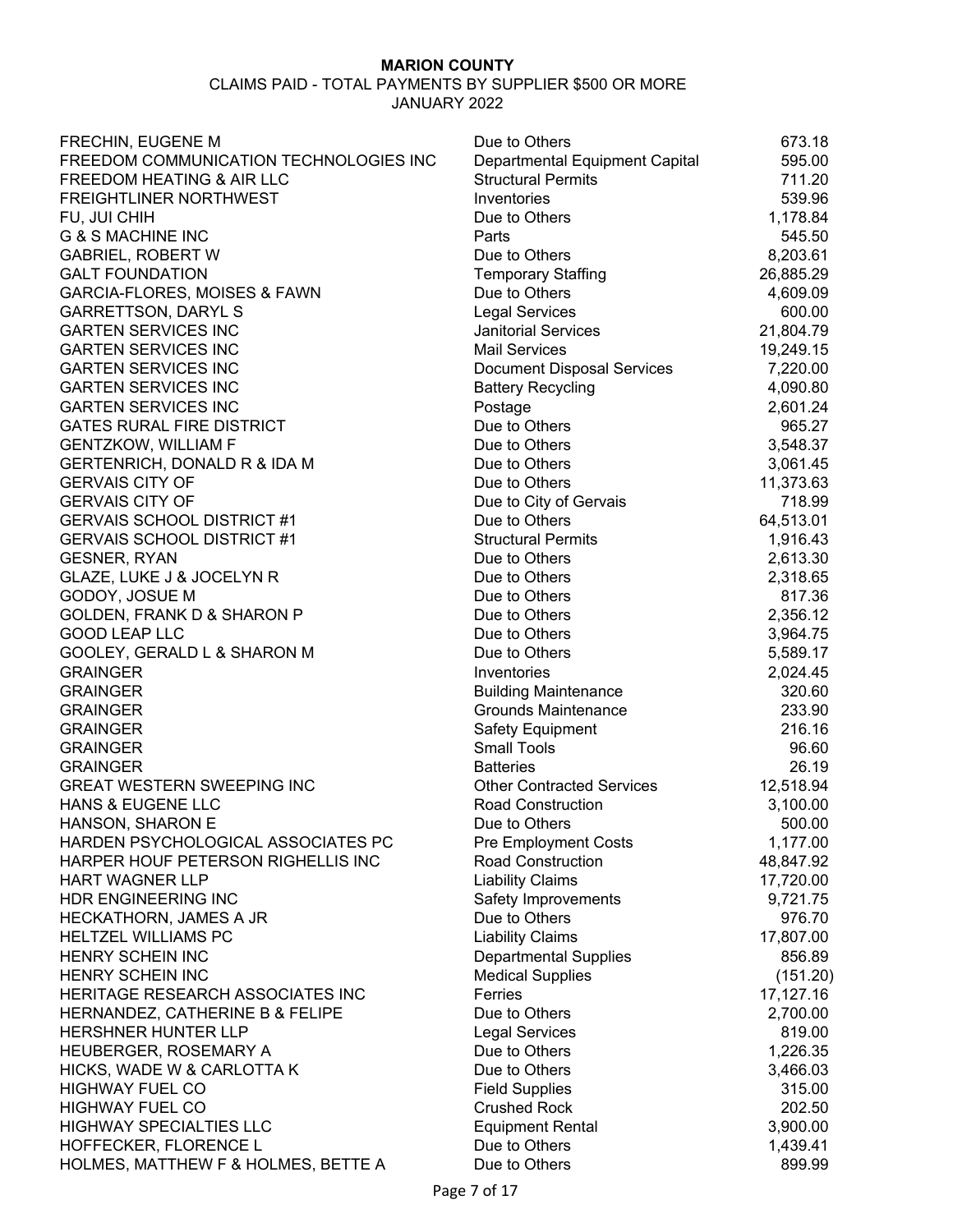| HOME DEPOT PRO-SUPPLYWORKS                                  | <b>Janitorial Supplies</b>          | 6,025.50     |
|-------------------------------------------------------------|-------------------------------------|--------------|
| HOME DEPOT PRO-SUPPLYWORKS                                  | Institutional Supplies              | 2,575.62     |
| HOME POINT FINANCIAL CORPORATION                            | Due to Others                       | 8,019.99     |
| HOWARD, WILLIAM                                             | Due to Others                       | 817.56       |
| <b>HUBBARD CITY OF</b>                                      | Due to Others                       | 13,692.99    |
| <b>HUBBARD CITY OF</b>                                      | Due to City of Hubbard              | 1,006.25     |
| HUBBARD RURAL FIRE DISTRICT                                 | Due to Others                       | 9,279.07     |
| HUD C/O NOVAD MGMT CONSULTING LLC                           | Due to Others                       | 4,044.35     |
| HUERTA, ENCARNACION TORRES                                  | Due to Others                       | 2,800.31     |
| <b>HYB COUNSELING LLC</b>                                   | <b>Health Providers</b>             | 1,200.00     |
| IBARRA, JUAN LUMBRERA                                       | Due to Others                       | 2,991.85     |
| IDANHA DETROIT RURAL FIRE PROTECTION DISTRICT Due to Others |                                     | 1,519.93     |
| <b>IDEA LEARNING GROUP</b>                                  | Training                            | 1,640.00     |
| <b>IFTC LLC</b>                                             | <b>Building Rental Private</b>      | 3,150.00     |
| <b>INGALLS &amp; ASSOCIATES LLC</b>                         | <b>Consulting Services</b>          | 10,000.00    |
| <b>INGALLS &amp; ASSOCIATES LLC</b>                         | Advertising                         | 5,096.63     |
| <b>INGALLS &amp; ASSOCIATES LLC</b>                         | Fair Clean Up                       | 1,428.56     |
| <b>INGALLS &amp; ASSOCIATES LLC</b>                         | <b>Fair Events and Activities</b>   | 285.72       |
| <b>INTERNAL REVENUE SERVICE</b>                             | Federal Income Tax Withheld         | 734,975.62   |
| <b>INTERNAL REVENUE SERVICE</b>                             | Social Security Payable ER          | 475,487.21   |
| <b>INTERNAL REVENUE SERVICE</b>                             | Social Security Payable EE          | 475,487.21   |
| <b>INTERNAL REVENUE SERVICE</b>                             | Medicare Payable ER                 | 111,290.90   |
| <b>INTERNAL REVENUE SERVICE</b>                             | Medicare Payable EE                 | 111,290.90   |
| IRIS TELEHEALTH MEDICAL GROUP PA                            | <b>Other Contracted Services</b>    | 22,407.00    |
| IZO PUBLIC RELATIONS & MARKETING                            | <b>Other Contracted Services</b>    | 162,870.00   |
| JANICE L LOVE LIVING TRUST                                  | Due to Others                       | 894.62       |
| JARA, JOSEPH & CHRISTINA L                                  | Due to Others                       | 5,055.55     |
| JEFFERSON CITY OF                                           | Due to Others                       | 5,219.81     |
| JEFFERSON PARK & REC DISTRICT                               | Due to Others                       | 1,952.31     |
| JEFFERSON RURAL FIRE PROTECTION DISTRICT                    | Due to Others                       | 11,544.52    |
| JEFFERSON SCHOOL DISTRICT 14J                               | Due to Others                       | 49,648.52    |
| JET INDUSTRIES INC                                          | <b>Building Maintenance</b>         | 2,884.70     |
| JET INDUSTRIES INC                                          | <b>Small Departmental Equipment</b> | 1,200.00     |
| <b>JFF LAW LLC</b>                                          | <b>Legal Services</b>               | 2,160.00     |
| <b>JMI INVESTMENT PROPERTIES</b>                            | <b>Road Construction</b>            | 9,800.00     |
| JOHN DEERE FINANCIAL                                        | Inventories                         | 7,876.92     |
| JOHN DEERE FINANCIAL                                        | Dept Equipment Maintenance          | 33.14        |
| JOHNSON, CALVIN OR BARNHURST, MICHAEL                       | Due to Others                       | 627.14       |
| JOHNSON, JEDIDIAH L                                         | Due to Others                       | 1,298.29     |
| JOHNSTON, RICHARD FENDALL II                                | <b>Road Construction</b>            | 9,000.00     |
| JOLLY, CHRISTOPHER W & MAKAYLA                              | Due to Others                       | 2,793.49     |
| JORGENSON, DONNA M                                          | Due to Others                       | 500.00       |
| <b>JSF TECHNOLOGIES</b>                                     | Phone and Communication Svcs        | 3,245.00     |
| K & E ROCK PRODUCTS LLC                                     | <b>Crushed Rock</b>                 | 11,643.35    |
| K & J DESIGNS                                               | <b>Departmental Supplies</b>        | 9,990.00     |
| <b>KAIROS NORTHWEST</b>                                     | <b>Health Providers</b>             | 3,176.00     |
| <b>KAISER PERMANENTE</b>                                    | <b>Health Insurance Premiums</b>    | 2,227,441.77 |
| <b>KAISER PERMANENTE</b>                                    | <b>Dental Insurance Premiums</b>    | 159,839.84   |
| <b>KAISER PERMANENTE</b>                                    | <b>Laboratory Services</b>          | 400.00       |
| KARBAL COHEN ECONOMOU SILK & DUNNE LLC                      | <b>Legal Services</b>               | 500.00       |
| KEEFE COMMISSARY NETWORK LLC                                | <b>Institutional Supplies</b>       | 2,259.81     |
| KEEFE COMMISSARY NETWORK LLC                                | Drugs                               | 284.40       |
| KEITHS SPORTING GOODS INC                                   | <b>Small Departmental Equipment</b> | 2,142.50     |
| <b>KEIZER CITY OF</b>                                       | Due to Others                       | 83,907.44    |
| <b>KEIZER CITY OF</b>                                       | <b>Structural Permits</b>           | 2,356.94     |
|                                                             |                                     |              |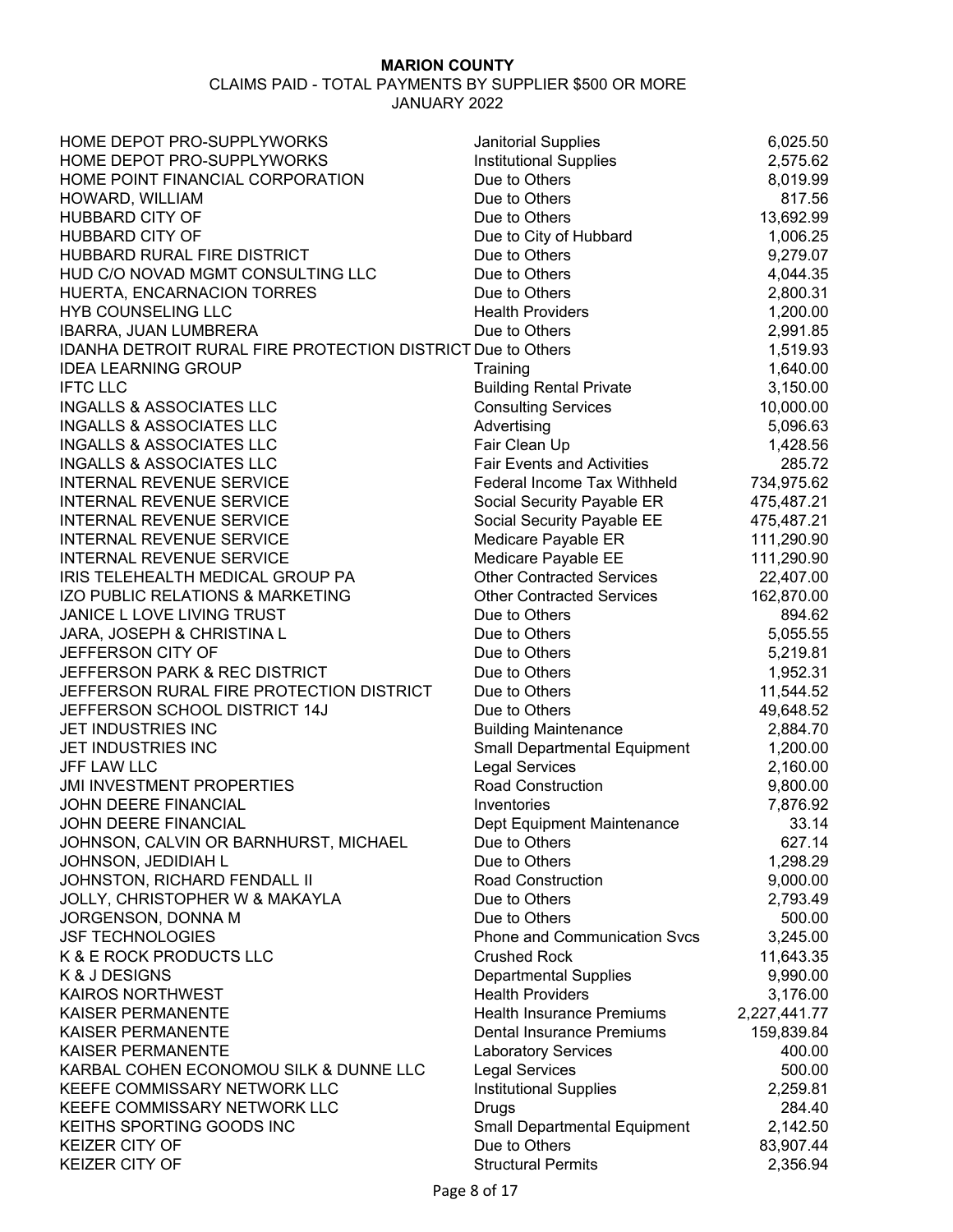| Due to Others                | 73,286.61                                                                                                                                                                                                                                                                                                                                                                                                                                                                                                                                                                                                                                                                                                                                                                                                                                                                                                                                                              |
|------------------------------|------------------------------------------------------------------------------------------------------------------------------------------------------------------------------------------------------------------------------------------------------------------------------------------------------------------------------------------------------------------------------------------------------------------------------------------------------------------------------------------------------------------------------------------------------------------------------------------------------------------------------------------------------------------------------------------------------------------------------------------------------------------------------------------------------------------------------------------------------------------------------------------------------------------------------------------------------------------------|
| Due to Others                | 2,208.11                                                                                                                                                                                                                                                                                                                                                                                                                                                                                                                                                                                                                                                                                                                                                                                                                                                                                                                                                               |
|                              | 13,082.78                                                                                                                                                                                                                                                                                                                                                                                                                                                                                                                                                                                                                                                                                                                                                                                                                                                                                                                                                              |
|                              | 7,500.00                                                                                                                                                                                                                                                                                                                                                                                                                                                                                                                                                                                                                                                                                                                                                                                                                                                                                                                                                               |
| <b>Medical Services</b>      | 2,070.00                                                                                                                                                                                                                                                                                                                                                                                                                                                                                                                                                                                                                                                                                                                                                                                                                                                                                                                                                               |
| <b>Medical Services</b>      | 6,250.00                                                                                                                                                                                                                                                                                                                                                                                                                                                                                                                                                                                                                                                                                                                                                                                                                                                                                                                                                               |
| Due to Others                | 691.93                                                                                                                                                                                                                                                                                                                                                                                                                                                                                                                                                                                                                                                                                                                                                                                                                                                                                                                                                                 |
| <b>Wellness Services</b>     | 1,228.50                                                                                                                                                                                                                                                                                                                                                                                                                                                                                                                                                                                                                                                                                                                                                                                                                                                                                                                                                               |
|                              | 1,228.50                                                                                                                                                                                                                                                                                                                                                                                                                                                                                                                                                                                                                                                                                                                                                                                                                                                                                                                                                               |
| Due to Others                | 944.30                                                                                                                                                                                                                                                                                                                                                                                                                                                                                                                                                                                                                                                                                                                                                                                                                                                                                                                                                                 |
| Due to Others                | 3,084.37                                                                                                                                                                                                                                                                                                                                                                                                                                                                                                                                                                                                                                                                                                                                                                                                                                                                                                                                                               |
| Due to State Ct Conciliation | 1,648.00                                                                                                                                                                                                                                                                                                                                                                                                                                                                                                                                                                                                                                                                                                                                                                                                                                                                                                                                                               |
|                              | 38,195.00                                                                                                                                                                                                                                                                                                                                                                                                                                                                                                                                                                                                                                                                                                                                                                                                                                                                                                                                                              |
| <b>Road Construction</b>     | 32,705.00                                                                                                                                                                                                                                                                                                                                                                                                                                                                                                                                                                                                                                                                                                                                                                                                                                                                                                                                                              |
| Due to Others                | 3,487.74                                                                                                                                                                                                                                                                                                                                                                                                                                                                                                                                                                                                                                                                                                                                                                                                                                                                                                                                                               |
|                              | 1,447.00                                                                                                                                                                                                                                                                                                                                                                                                                                                                                                                                                                                                                                                                                                                                                                                                                                                                                                                                                               |
|                              | 3,498.87                                                                                                                                                                                                                                                                                                                                                                                                                                                                                                                                                                                                                                                                                                                                                                                                                                                                                                                                                               |
|                              | 7,110.33                                                                                                                                                                                                                                                                                                                                                                                                                                                                                                                                                                                                                                                                                                                                                                                                                                                                                                                                                               |
|                              | 1,143.58                                                                                                                                                                                                                                                                                                                                                                                                                                                                                                                                                                                                                                                                                                                                                                                                                                                                                                                                                               |
|                              | 693.00                                                                                                                                                                                                                                                                                                                                                                                                                                                                                                                                                                                                                                                                                                                                                                                                                                                                                                                                                                 |
|                              | 14,152.91                                                                                                                                                                                                                                                                                                                                                                                                                                                                                                                                                                                                                                                                                                                                                                                                                                                                                                                                                              |
|                              | 5,100.00                                                                                                                                                                                                                                                                                                                                                                                                                                                                                                                                                                                                                                                                                                                                                                                                                                                                                                                                                               |
|                              | 3,710.03                                                                                                                                                                                                                                                                                                                                                                                                                                                                                                                                                                                                                                                                                                                                                                                                                                                                                                                                                               |
|                              | 908.15                                                                                                                                                                                                                                                                                                                                                                                                                                                                                                                                                                                                                                                                                                                                                                                                                                                                                                                                                                 |
|                              | 2,306.59                                                                                                                                                                                                                                                                                                                                                                                                                                                                                                                                                                                                                                                                                                                                                                                                                                                                                                                                                               |
|                              | 32,185.10                                                                                                                                                                                                                                                                                                                                                                                                                                                                                                                                                                                                                                                                                                                                                                                                                                                                                                                                                              |
|                              | 15,996.08                                                                                                                                                                                                                                                                                                                                                                                                                                                                                                                                                                                                                                                                                                                                                                                                                                                                                                                                                              |
| Inventories                  | 746.93                                                                                                                                                                                                                                                                                                                                                                                                                                                                                                                                                                                                                                                                                                                                                                                                                                                                                                                                                                 |
|                              | 10.00                                                                                                                                                                                                                                                                                                                                                                                                                                                                                                                                                                                                                                                                                                                                                                                                                                                                                                                                                                  |
|                              | 5,906.90                                                                                                                                                                                                                                                                                                                                                                                                                                                                                                                                                                                                                                                                                                                                                                                                                                                                                                                                                               |
|                              | 4,072.24                                                                                                                                                                                                                                                                                                                                                                                                                                                                                                                                                                                                                                                                                                                                                                                                                                                                                                                                                               |
|                              | 1,875.90                                                                                                                                                                                                                                                                                                                                                                                                                                                                                                                                                                                                                                                                                                                                                                                                                                                                                                                                                               |
|                              | 1,485.26                                                                                                                                                                                                                                                                                                                                                                                                                                                                                                                                                                                                                                                                                                                                                                                                                                                                                                                                                               |
|                              | 791.00                                                                                                                                                                                                                                                                                                                                                                                                                                                                                                                                                                                                                                                                                                                                                                                                                                                                                                                                                                 |
|                              | 7,738.50                                                                                                                                                                                                                                                                                                                                                                                                                                                                                                                                                                                                                                                                                                                                                                                                                                                                                                                                                               |
|                              | 2,390.00                                                                                                                                                                                                                                                                                                                                                                                                                                                                                                                                                                                                                                                                                                                                                                                                                                                                                                                                                               |
|                              | 648.23                                                                                                                                                                                                                                                                                                                                                                                                                                                                                                                                                                                                                                                                                                                                                                                                                                                                                                                                                                 |
|                              | 10,340.00                                                                                                                                                                                                                                                                                                                                                                                                                                                                                                                                                                                                                                                                                                                                                                                                                                                                                                                                                              |
|                              | 2,525.22                                                                                                                                                                                                                                                                                                                                                                                                                                                                                                                                                                                                                                                                                                                                                                                                                                                                                                                                                               |
|                              | 14,500.00                                                                                                                                                                                                                                                                                                                                                                                                                                                                                                                                                                                                                                                                                                                                                                                                                                                                                                                                                              |
|                              | 69,919.30                                                                                                                                                                                                                                                                                                                                                                                                                                                                                                                                                                                                                                                                                                                                                                                                                                                                                                                                                              |
|                              | 523.12                                                                                                                                                                                                                                                                                                                                                                                                                                                                                                                                                                                                                                                                                                                                                                                                                                                                                                                                                                 |
|                              | 5,029.70                                                                                                                                                                                                                                                                                                                                                                                                                                                                                                                                                                                                                                                                                                                                                                                                                                                                                                                                                               |
|                              | 2,564.86                                                                                                                                                                                                                                                                                                                                                                                                                                                                                                                                                                                                                                                                                                                                                                                                                                                                                                                                                               |
|                              | 2,998.35                                                                                                                                                                                                                                                                                                                                                                                                                                                                                                                                                                                                                                                                                                                                                                                                                                                                                                                                                               |
|                              | 42,973.91                                                                                                                                                                                                                                                                                                                                                                                                                                                                                                                                                                                                                                                                                                                                                                                                                                                                                                                                                              |
|                              | 2,190.00                                                                                                                                                                                                                                                                                                                                                                                                                                                                                                                                                                                                                                                                                                                                                                                                                                                                                                                                                               |
|                              | 57,609.00                                                                                                                                                                                                                                                                                                                                                                                                                                                                                                                                                                                                                                                                                                                                                                                                                                                                                                                                                              |
| Witnesses                    | 510.00                                                                                                                                                                                                                                                                                                                                                                                                                                                                                                                                                                                                                                                                                                                                                                                                                                                                                                                                                                 |
|                              | 452.20                                                                                                                                                                                                                                                                                                                                                                                                                                                                                                                                                                                                                                                                                                                                                                                                                                                                                                                                                                 |
| Due to Others                | 133,470.20                                                                                                                                                                                                                                                                                                                                                                                                                                                                                                                                                                                                                                                                                                                                                                                                                                                                                                                                                             |
| <b>MCJEA Dues</b>            | 1,320.00                                                                                                                                                                                                                                                                                                                                                                                                                                                                                                                                                                                                                                                                                                                                                                                                                                                                                                                                                               |
| <b>MCLEA Dues</b>            | 11,890.00                                                                                                                                                                                                                                                                                                                                                                                                                                                                                                                                                                                                                                                                                                                                                                                                                                                                                                                                                              |
|                              | 99,482.88                                                                                                                                                                                                                                                                                                                                                                                                                                                                                                                                                                                                                                                                                                                                                                                                                                                                                                                                                              |
| Due to Others                | 17,706.32                                                                                                                                                                                                                                                                                                                                                                                                                                                                                                                                                                                                                                                                                                                                                                                                                                                                                                                                                              |
|                              | <b>Building Rental Private</b><br>Dues and Memberships<br><b>Subscription Services</b><br><b>Right of Way</b><br><b>Building Maintenance</b><br>Inventories<br><b>Road Construction</b><br><b>Bridge Construction</b><br><b>Other Contracted Services</b><br>Due to Others<br>Due to State Ct Conciliation<br>Inventories<br>Due to Others<br>Due to Others<br>Ferries<br>Vehicle Maintenance<br>Garbage Disposal and Recycling<br>Due to Others<br>Due to Others<br><b>Subscription Services</b><br><b>Computer Software Maintenance</b><br><b>Health Providers</b><br><b>Social Services</b><br>Dept Equipment Maintenance<br>Due to Others<br><b>Medical Services</b><br>Due to Others<br><b>Medical Services</b><br><b>Medical Services</b><br>Inventories<br><b>Armored Car Services</b><br>Due to Others<br>Due to Others<br>Due to Others<br>Software<br><b>Other Contracted Services</b><br>Witness Mileage Reimbursement<br><b>Transfer Station Contracts</b> |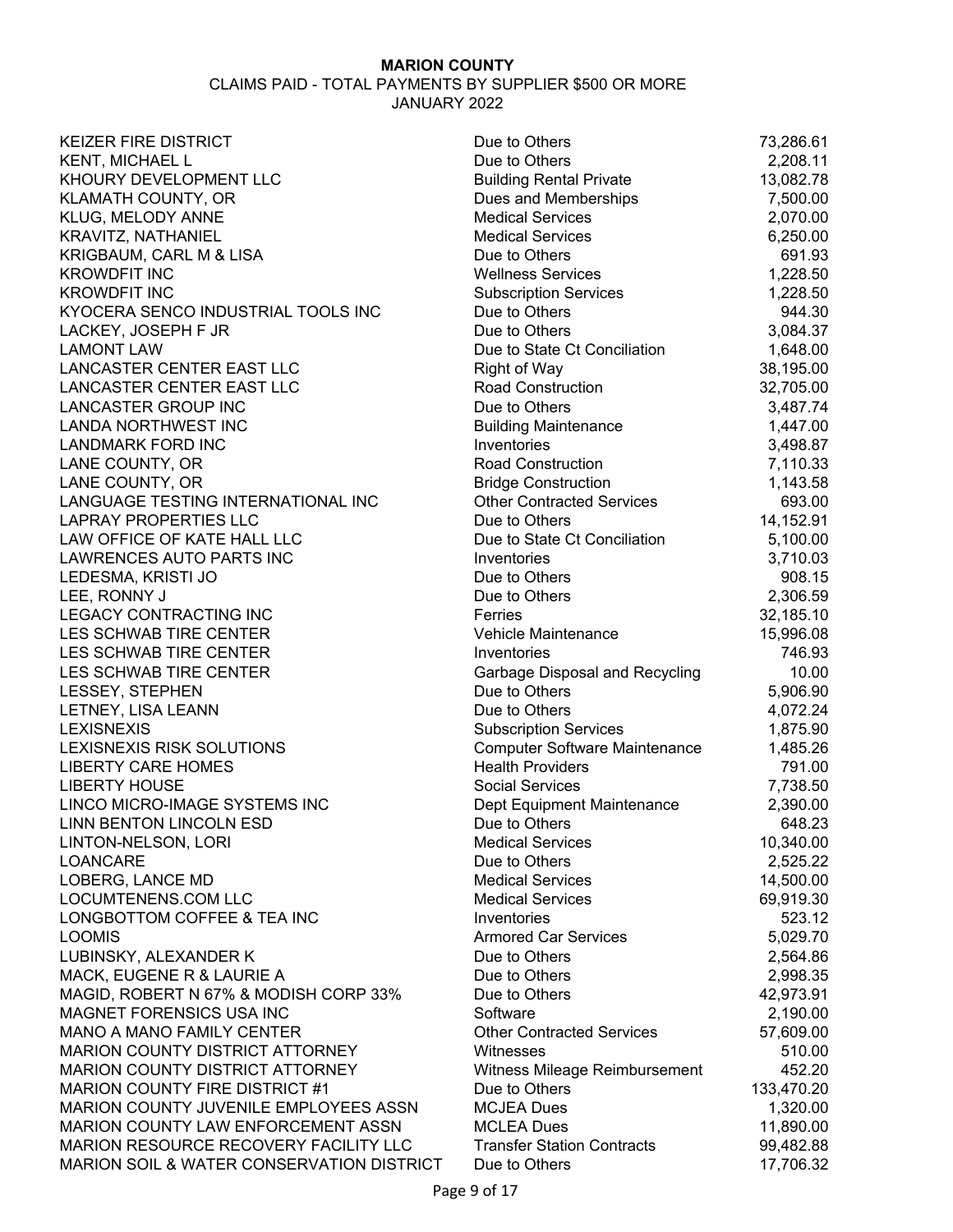| MARSHALL, RITA D                                              | Due to Others                                         | 2,831.65   |
|---------------------------------------------------------------|-------------------------------------------------------|------------|
| MARTINEZ, ALBERTO L                                           | Due to Others                                         | 2,167.83   |
| MCGILCHRIST URBAN RENEWAL                                     | Due to Others                                         | 13,242.16  |
| MCLEAN, STEVEN J & SAMANTHA                                   | Due to Others                                         | 4,112.76   |
| MCNALL, ALEXA D                                               | Due to Others                                         | 805.29     |
| MCRAE, MILTON A JR                                            | Due to Others                                         | 988.64     |
| MCWHIRT, MATTHEW W                                            | Due to Others                                         | 3,169.63   |
| <b>METLIFE</b>                                                | Vol Home and Auto Insurance                           | 1,356.49   |
| METROPRESORT INC                                              | <b>Mail Services</b>                                  | 876.70     |
| METROPRESORT INC                                              | Postage                                               | 538.41     |
| <b>MFD COMMUNITIES RES CTR</b>                                | Due to Others                                         | 667.27     |
| MICHAEL M BLISS DMD PC                                        | Due to Others                                         | 3,802.60   |
| MICHELS, CARL E                                               | Due to Others                                         | 3,274.31   |
| MICHELSON FOUND ANIMALS FOUNDATION INC THE                    | <b>Medical Supplies</b>                               | 1,546.49   |
| MID-VALLEY LITERACY CENTER                                    | <b>Client Assistance</b>                              | 612.00     |
| MID-WILLAMETTE VALLEY COG                                     | <b>Community Based Distributions</b>                  | 80,904.86  |
| MID-WILLAMETTE VALLEY COG                                     | <b>Temporary Staffing</b>                             | 5,037.68   |
| MID-WILLAMETTE VALLEY COMMUNITY ACTION AGEN Veterans Services |                                                       | 76,671.54  |
| MID-WILLAMETTE VALLEY COMMUNITY ACTION AGEN Social Services   |                                                       | 8,333.33   |
| MID-WILLAMETTE VALLEY CRC                                     | <b>Cable Access Services</b>                          | 12,954.92  |
| MILL CITY CITY OF                                             | Due to Others                                         | 1,267.13   |
| MILL CITY FIRE DISTRICT                                       | Due to Others                                         | 760.79     |
| MILL CREEK URBAN RENEWAL                                      | Due to Others                                         | 20,510.74  |
| MILLER, JAMES F                                               | <b>Medical Services</b>                               | 35,700.00  |
| MITCHELL, MARY JO                                             | Due to Others                                         | 6,255.34   |
| <b>MIWALL CORP</b>                                            | <b>Field Supplies</b>                                 | 7,714.00   |
| MJ COUNSELING & CONSULTING                                    | <b>Consulting Services</b>                            | 2,640.00   |
| <b>MMSGS</b>                                                  | <b>Medical Supplies</b>                               | 2,701.31   |
| <b>MMSGS</b>                                                  | <b>Departmental Supplies</b>                          | 98.51      |
| MODERN BUILDING SYSTEMS INC                                   | <b>Building Rental Private</b>                        | 1,357.70   |
| MOREHEAD, JUDITH A                                            | <b>Other Contracted Services</b>                      | 1,200.00   |
| MORPHEUS YOUTH PROJECT                                        | <b>Other Contracted Services</b>                      | 2,065.48   |
| <b>MOSS ADAMS LLP</b>                                         | <b>Audit Services</b>                                 | 30,280.00  |
| MOUNTAIN VIEW TREE SERVICE LLC                                | Park Maintenance                                      | 7,425.00   |
| MT ANGEL CITY OF                                              | Due to Others                                         | 13,045.66  |
| MT ANGEL CITY OF                                              | Due to City of Mt Angel                               | 491.89     |
| MT ANGEL FIRE DISTRICT                                        | Due to Others                                         | 7,212.84   |
| MT ANGEL SCHOOL DISTRICT #91                                  | Due to Others                                         | 30,920.93  |
| MULTIVERSE INTERPRETING INC                                   | Interpreters and Translators                          | 994.00     |
| MURRAYSMITH INC                                               | <b>Engineering Services</b>                           | 6,395.00   |
| NATIONAL VETERINARY ASSOCIATES                                | Due to Others                                         | 2,146.93   |
| NATIONSTAR MORTGAGE                                           | Due to Others                                         | 995.59     |
| NATIONSTAR MORTGAGE LLC                                       | Due to Others                                         | 1,426.68   |
| NAVIA BENEFIT SOLUTIONS                                       | <b>County HSA Contributions</b>                       | 183,300.00 |
| NAVIA BENEFIT SOLUTIONS                                       | Pre Tax Medical                                       | 31,416.11  |
| NAVIA BENEFIT SOLUTIONS                                       | Pre Tax HSA Contributions                             | 25,158.48  |
| NAVIA BENEFIT SOLUTIONS                                       | Pre Tax Day Care                                      | 491.66     |
| NAVIA BENEFIT SOLUTIONS                                       | Pre Tax Transportation                                | 388.00     |
| NETALYTICS LLC                                                |                                                       |            |
|                                                               | <b>Computer Software Maintenance</b><br>Due to Others | 6,000.00   |
| NORN, SONGKHY<br>NORTH GATEWAY URBAN RENEWAL                  | Due to Others                                         | 5,465.77   |
|                                                               |                                                       | 47,958.09  |
| NORTH MARION SCHOOL DISTRICT #15                              | Due to Others                                         | 82,413.53  |
| NORTH SANTIAM PAVING CO                                       | Road Resurfacing                                      | 1,102.00   |
| NORTH SANTIAM SCHOOL DISTRICT #29J                            | Due to Others                                         | 96,857.50  |
| NORTHWEST FORESTRY SERVICES                                   | <b>Consulting Services</b>                            | 3,045.00   |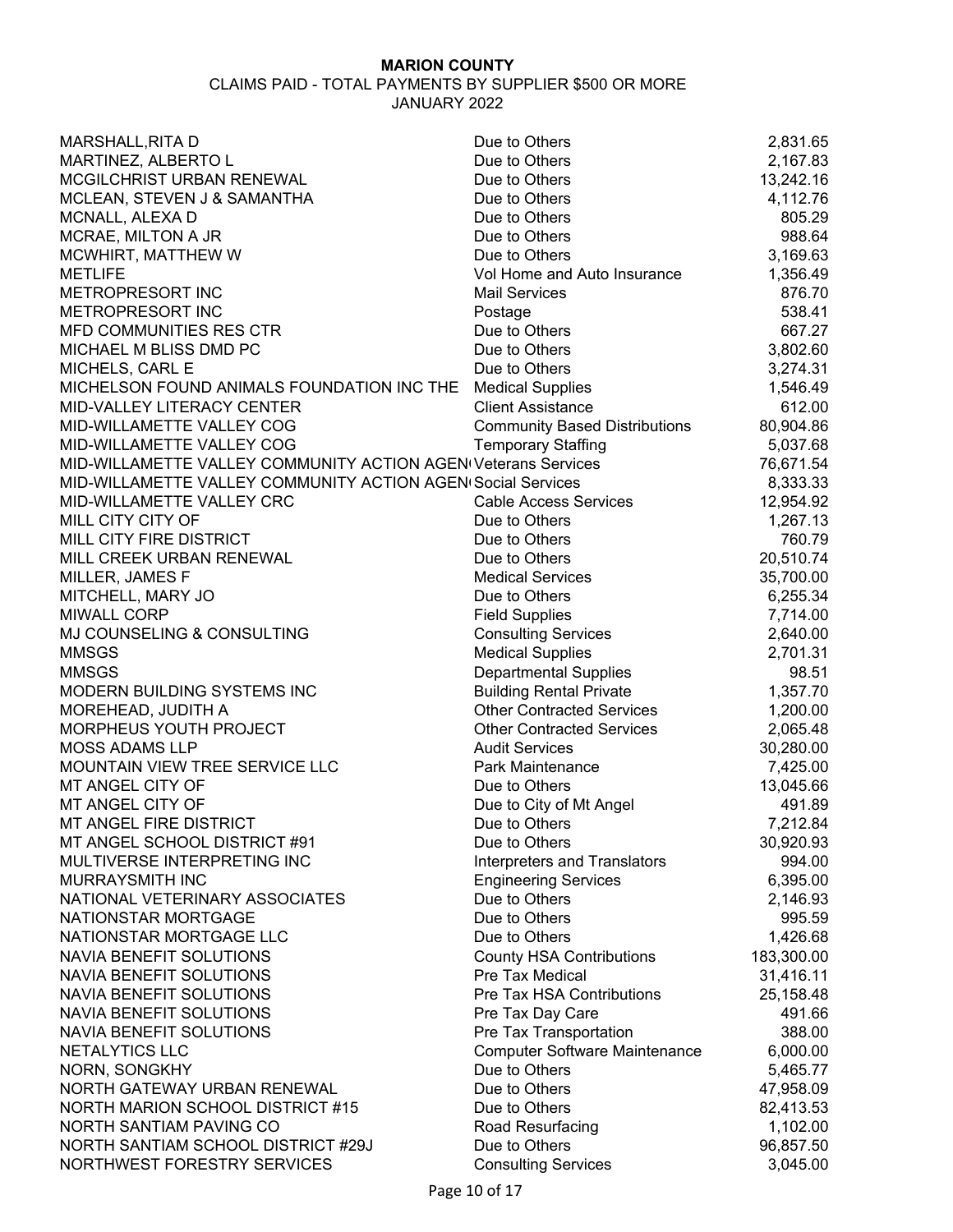| NORTHWEST HUMAN SERVICES INC                                     | <b>Health Providers</b>               | 8,167.25   |
|------------------------------------------------------------------|---------------------------------------|------------|
| NORTHWEST NATURAL GAS CO                                         | <b>Natural Gas</b>                    | 24,946.39  |
| NORTHWEST REAL ESTATE CAPITAL CORP                               | <b>Building Rental Private</b>        | 1,950.00   |
| NORTHWEST REAL ESTATE CAPITAL CORP                               | <b>Client Assistance</b>              | 1,533.00   |
| NSA PROPERTY HOLDINGS LLC                                        | Due to Others                         | 8,254.20   |
| OFFICE DEPOT INC                                                 | <b>Printing Services</b>              | 985.00     |
| OFFICE WORLD INC                                                 | <b>Office Equipment Capital</b>       | 24,844.53  |
| OFFICE WORLD INC                                                 | Small Office Equipment                | 3,544.75   |
| OLDCASTLE PRECAST INC                                            | <b>Building Materials</b>             | 1,989.00   |
| OLIVEROS, SALOMON SOTO                                           | Due to Others                         | 1,429.36   |
| OPTUM 360 LLC                                                    | Publications                          | 1,321.80   |
| OREGON ASSN OF CLEAN WATER AGENCIES                              | Dues and Memberships                  | 680.00     |
| OREGON ASSN OF COUNTY CLERKS                                     | Dues and Memberships                  | 580.00     |
| OREGON ASSN OF COUNTY CLERKS                                     | Conferences                           | 250.00     |
| OREGON CORRECTIONS ENTERPRISES                                   | <b>Small Office Equipment</b>         | 4,759.00   |
| OREGON DEPT OF CORRECTIONS                                       | <b>Other Contracted Services</b>      | 1,000.00   |
| OREGON DEPT OF HUMAN SERVICES                                    | <b>Domestic Violence</b>              | 2,875.00   |
| OREGON DEPT OF HUMAN SERVICES                                    | <b>Laboratory Services</b>            | 73.03      |
| OREGON DEPT OF JUSTICE                                           | Wage Attachment                       | 12,453.16  |
| OREGON DEPT OF REVENUE                                           | State Income Tax Withheld             | 502,099.98 |
| OREGON DEPT OF REVENUE                                           | <b>State Assessments</b>              | 54,836.89  |
| OREGON DEPT OF REVENUE                                           | Weighmaster                           | 13,010.19  |
| OREGON DEPT OF REVENUE                                           | <b>WC Insurance Premiums</b>          | 12,914.94  |
| OREGON DEPT OF REVENUE                                           | <b>State Police</b>                   | 8,511.09   |
| OREGON DEPT OF REVENUE                                           | Due to Others                         | 6,510.67   |
| OREGON DEPT OF REVENUE                                           | <b>State Court Facilities Account</b> | 100.00     |
| OREGON DEPT OF REVENUE                                           | State LEMLA                           | 41.00      |
| OREGON DEPT OF TRANSPORTATION                                    | <b>Other Contracted Services</b>      | 111,400.00 |
| OREGON DEPT OF TRANSPORTATION                                    | <b>COVP Transp Permits County</b>     | 21,950.25  |
| OREGON DEPT OF TRANSPORTATION                                    | <b>Road Construction</b>              | 1,141.65   |
| OREGON DEPT OF TRANSPORTATION                                    | Ferries                               | 839.15     |
| OREGON DEPT OF TRANSPORTATION                                    | Inventories                           | 836.41     |
| OREGON DEPT OF TRANSPORTATION                                    | <b>Traffic Signal Electricity</b>     | 234.71     |
| OREGON DEPT OF TRANSPORTATION                                    | Safety Improvements                   | 172.68     |
| OREGON DEPT OF TRANSPORTATION                                    | <b>Subscription Services</b>          | 58.90      |
| OREGON DEPT OF TRANSPORTATION                                    | <b>Bridge Construction</b>            | 56.17      |
| OREGON DEPT OF TRANSPORTATION                                    | <b>Traffic Signal Maintenance</b>     | 40.59      |
| OREGON DEPT OF TRANSPORTATION                                    | Non COVP State Permits                | 36.00      |
| OREGON DEPT OF TRANSPORTATION                                    | Other Investigations                  | 27.65      |
| OREGON DEPT OF TRANSPORTATION                                    | <b>Traffic Signals</b>                | 4.06       |
| OREGON FARM BUREAU FEDERATION                                    | <b>Building Rental Private</b>        | 7,851.50   |
| OREGON GARDEN FOUNDATION                                         | <b>Community Based Distributions</b>  | 50,000.00  |
| OREGON GOVERNMENT ETHICS COMMISSION                              | <b>Other Contracted Services</b>      | 548.83     |
| OREGON GOVERNMENT ETHICS COMMISSION                              | Dues and Memberships                  | 43.91      |
| OREGON NURSES ASSN                                               | <b>ONA Dues</b>                       | 850.88     |
| OREGON ST DEPT OF CONSUMER & BUSINESS SVCS Structural Permits    |                                       | 18,165.46  |
| OREGON ST DEPT OF CONSUMER & BUSINESS SVCS WC Insurance Premiums |                                       | 16,707.08  |
| OREGON STATE DEPT OF ADMIN SERVICES                              | Motor Pool Mileage                    | 23,563.41  |
| OREGON STATE DEPT OF ADMIN SERVICES                              | <b>Data Connections</b>               | 89.42      |
| OREGON STATE DEPT OF ENV QUALITY                                 | <b>DEQ Tonnage Assessment</b>         | 88,791.02  |
| OREGON STATE DEPT OF ENV QUALITY                                 | Permits                               | 14,009.00  |
| OREGON STATE DEPT OF ENV QUALITY                                 | <b>Structural Permits</b>             | 2,900.00   |
| OREGON STATE DEPT OF FORESTRY                                    | Due to Others                         | 3,776.66   |
| OREGON STATE HOSPITAL                                            | <b>Building Rental Private</b>        | 8,000.00   |
| OREGON STATE POLICE                                              | Other Investigations                  | 2,730.00   |
|                                                                  |                                       |            |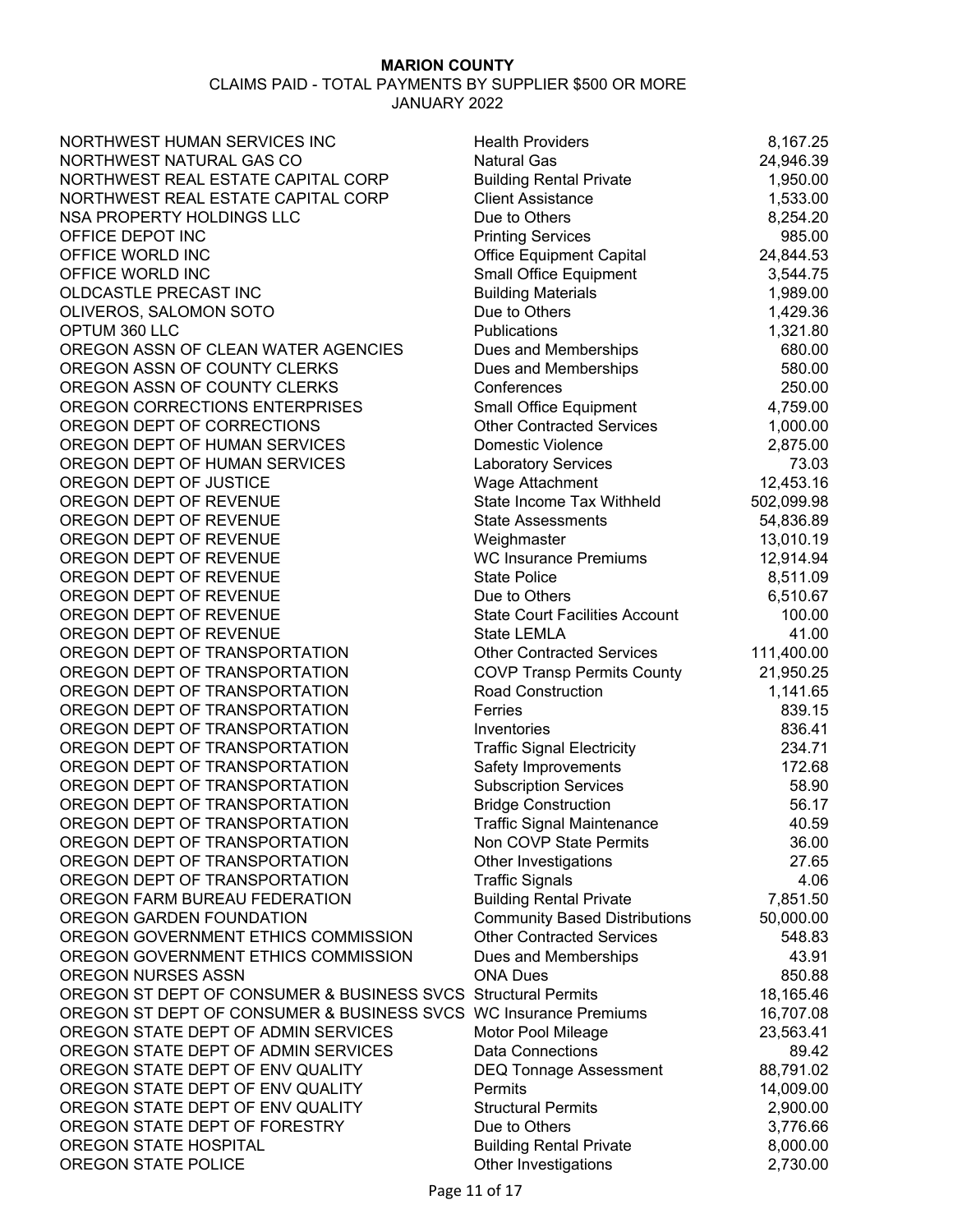| OREGON STATE SHERIFFS ASSN                                              | Dues and Memberships                                        | 1,286.00     |
|-------------------------------------------------------------------------|-------------------------------------------------------------|--------------|
| OREILLY AUTO PARTS                                                      | Inventories                                                 | 6,585.76     |
| ORR, ARLEY A                                                            | Due to Others                                               | 2,101.00     |
| ORS 190 ENTITY MID-WILLAMETTE VALLEY HOMELES! Other Contracted Services |                                                             | 75,200.00    |
| <b>OWEN EQUIPMENT CO</b>                                                | Inventories                                                 | 4,498.31     |
| OXFORD HOUSE ATHENA COVE                                                | <b>Client Assistance</b>                                    | 1,075.00     |
| OXFORD HOUSE ATHENA COVE                                                | <b>Housing Subsidies</b>                                    | 950.00       |
| OXFORD HOUSE BRECKENRIDGE                                               | <b>Client Assistance</b>                                    | 720.00       |
| <b>OXFORD HOUSE JADE</b>                                                | <b>Client Assistance</b>                                    | 1,900.00     |
| OXFORD HOUSE KENOBI                                                     | <b>Client Assistance</b>                                    | 1,000.00     |
| OXFORD HOUSE KINGWOOD                                                   | <b>Client Assistance</b>                                    | 1,115.00     |
| OXFORD HOUSE MELLOW                                                     | <b>Client Assistance</b>                                    | 850.00       |
| OXFORD HOUSE ROYAL PARK                                                 | <b>Client Assistance</b>                                    | 1,125.00     |
| OXFORD HOUSE SILVERTON                                                  | <b>Client Assistance</b>                                    | 1,200.00     |
| OXFORD HOUSE SILVERTON                                                  | <b>Housing Subsidies</b>                                    | 400.00       |
| OXFORD HOUSE SOUTH RIDGE                                                | <b>Client Assistance</b>                                    | 1,000.00     |
| OXFORD HOUSE WILSON PARK                                                | <b>Client Assistance</b>                                    | 880.00       |
| OXFORD HOUSE WOODWARD                                                   | <b>Housing Subsidies</b>                                    | 1,320.00     |
| PGE                                                                     | Electricity                                                 | 127,503.13   |
| PGE                                                                     | <b>City Operations and St Lights</b>                        | 23,809.52    |
| PGE                                                                     | <b>Traffic Signal Electricity</b>                           | 2,140.44     |
| PGE                                                                     | <b>Traffic Signals</b>                                      | 658.14       |
| PGE                                                                     | <b>Bridge Construction</b>                                  | 82.03        |
| PACIFIC MICROREM INC                                                    | Dept Equipment Maintenance                                  | 1,650.00     |
| <b>PACIFIC POWER</b>                                                    | Electricity                                                 | 2,183.02     |
| <b>PACIFIC POWER</b>                                                    | <b>Traffic Signal Electricity</b>                           | 107.87       |
| <b>PACIFIC POWER</b>                                                    | <b>City Operations and St Lights</b>                        | 93.64        |
| PACIFIC SANITATION INC                                                  | Ash Hauling Services                                        | 39,655.12    |
| PACIFIC SANITATION INC                                                  | Garbage Disposal and Recycling                              | 1,058.66     |
| PACIFICSOURCE HEALTH PLANS                                              | <b>Health Insurance Premiums</b>                            | 1,898,724.70 |
| PACWEST MACHINERY LLC                                                   | Inventories                                                 | 2,337.56     |
| PAPE MACHINERY INC                                                      | Inventories                                                 | 2,444.88     |
| PARTNERSHIPS IN COMMUNITY LIVING                                        | <b>Health Providers</b>                                     | 841.00       |
| PASSPORT TO LANGUAGES INC                                               | Interpreters and Translators                                | 645.90       |
| PATTERSON VETERINARY SUPPLY INC                                         | <b>Medical Supplies</b>                                     | 871.15       |
| PAUL, DANIEL M & FERRARI, CHANDRA A                                     | Due to Others                                               | 6,211.46     |
| <b>PCUN</b>                                                             | <b>Other Contracted Services</b>                            | 127,015.87   |
| PD KERLEY PROPERTIES LLC                                                | Due to Others                                               | 2,937.55     |
| PELTON PROJECT INC                                                      | <b>Health Providers</b>                                     | 10,120.09    |
| PENNYMAC LOAN SERVICES                                                  | Due to Others                                               | 908.15       |
| PETERSON MACHINERY CO                                                   | Vehicle Maintenance                                         | 7,545.28     |
| PETERSON MACHINERY CO                                                   | Inventories                                                 | 2,088.85     |
| PETERSON MACHINERY CO                                                   | Dept Equipment Maintenance                                  | 75.12        |
| PETERSON TRUCKS                                                         | Inventories                                                 | 2,224.29     |
| PETRE, TERI                                                             | <b>Building Rental Private</b>                              | 2,206.00     |
| PETROCARD INC                                                           | Inventories                                                 | 10,477.66    |
| PIONEER TRUST BANK NA TRUSTEE                                           | <b>Building Rental Private</b>                              | 22,787.15    |
| PLACER TITLE CO-01                                                      | Due to Others                                               | 3,411.62     |
| PLATT ELECTRIC SUPPLY                                                   | <b>Electrical Supplies</b>                                  |              |
|                                                                         | <b>Other Contracted Services</b>                            | 1,956.78     |
| POINT ENVIRONMENTAL LLC<br>POLK COUNTY FIRE DISTRICT #1                 | Due to Others                                               | 1,600.00     |
|                                                                         |                                                             | 695.31       |
| POLK COUNTY, OR                                                         | <b>Other Contracted Services</b>                            | 1,939.00     |
| POLK COUNTY, OR                                                         | <b>Court Services</b><br><b>MCLEA Retiree Medical Trust</b> | 200.00       |
| PORAC RETIREE MEDICAL TRUST<br>POSTERICK, RORY J                        |                                                             | 32,150.00    |
|                                                                         | Due to Others                                               | 2,275.50     |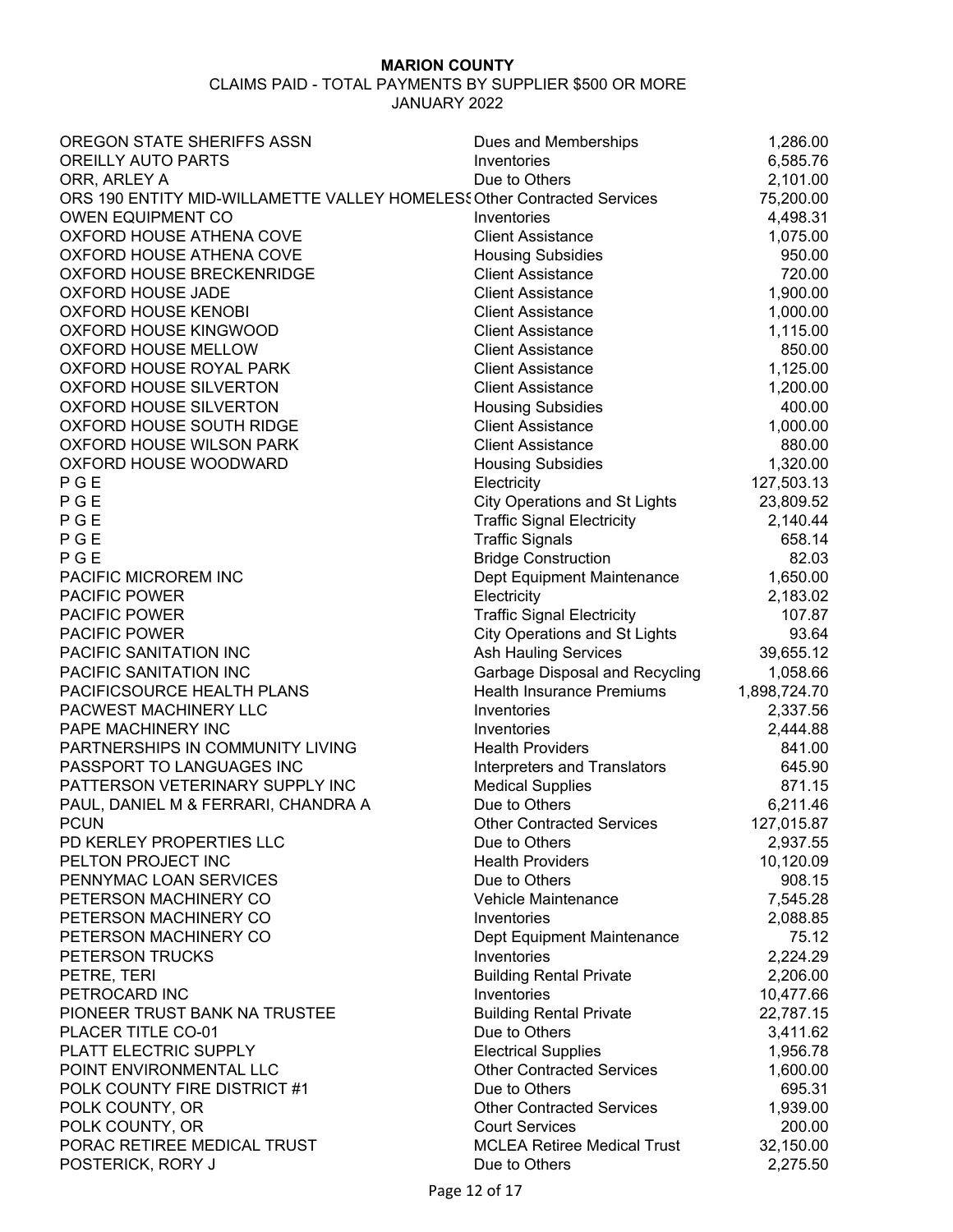| PREMIUM PROPERTY MANAGEMENT INC                            | <b>Building Rental Private</b>                     | 6,892.95     |
|------------------------------------------------------------|----------------------------------------------------|--------------|
| PRIER PIPE & SUPPLY INC                                    | Pipe                                               | 560.32       |
| PROFESSIONAL BENEFIT SERVICES INC                          | <b>Insurance Admin Services</b>                    | 1,951.50     |
| PROFESSIONAL CREDIT SERVICE                                | Marion Cty Justice Court Fees                      | 1,410.68     |
| PROFESSIONAL CREDIT SERVICE                                | <b>Recoveries from Collections</b>                 | 6.21         |
| PROFESSIONAL THERAPEUTIC COMMUNITY NETWOR Health Providers |                                                    | 1,974.00     |
| PROSTAR SECURITY INC                                       | <b>Security Services</b>                           | 2,000.00     |
| PROSTAR SECURITY INC                                       | <b>Armored Car Services</b>                        | 805.02       |
| PUBLIC EMPLOYEES RETIREMENT SYSTEM                         | <b>PERS Employer Contribution</b>                  | 1,331,650.05 |
| PUBLIC EMPLOYEES RETIREMENT SYSTEM                         | <b>PERS Employee Contribution</b>                  | 449,248.73   |
| PUBLIC EMPLOYEES RETIREMENT SYSTEM                         | <b>PERS Suspense</b>                               | 196,170.32   |
| PUBLIC EMPLOYEES RETIREMENT SYSTEM                         | PERS Voluntary IAP                                 | 1,799.54     |
| PUBLIC EMPLOYEES RETIREMENT SYSTEM                         | <b>Insurance Admin Services</b>                    | 696.00       |
| PUBLIC EMPLOYEES RETIREMENT SYSTEM                         | <b>PERS Police Units</b>                           | 200.02       |
| PUBLIC PARTNERSHIPS LLC                                    |                                                    |              |
|                                                            | <b>Third Party Administrators</b><br>Due to Others | 34,623.59    |
| PUGSLEY, PALMA E                                           | Due to Others                                      | 1,999.26     |
| PULLIG, DAWNA C & LEA, SHANNON D                           |                                                    | 3,185.44     |
| PURLIN MILL LLC                                            | Due to Others                                      | 20,694.72    |
| <b>QED ENVIRONMENTAL SYSTEMS INC</b>                       | Dept Equipment Maintenance                         | 1,329.99     |
| <b>QUEST DIAGNOSTICS INC</b>                               | <b>Laboratory Services</b>                         | 2,545.89     |
| QUICK INTERNET SOFTWARE SOLUTIONS                          | <b>Computer Software Maintenance</b>               | 15,600.00    |
| <b>QUINCY ENGINEERING INC</b>                              | <b>Road Construction</b>                           | 19,249.52    |
| R & R TREE SERVICE INC                                     | <b>Grounds Maintenance</b>                         | 1,550.00     |
| <b>RSD</b>                                                 | <b>Building Maintenance</b>                        | 4,738.68     |
| <b>RSD</b>                                                 | <b>Departmental Supplies</b>                       | 21.10        |
| RAYBURN-TILLSON, ALEXANDER LOVELL                          | Due to State Ct Conciliation                       | 1,880.00     |
| RECOVERY OUTREACH COMMUNITY CENTER                         | <b>Other Contracted Services</b>                   | 4,050.00     |
| REDING, BEVERLY J & SHANNA R                               | Due to Others                                      | 15,202.70    |
| REDWOOD TOXICOLOGY LABORATORY INC                          | <b>Laboratory Services</b>                         | 11,044.50    |
| REDWOOD TOXICOLOGY LABORATORY INC                          | <b>Drug Testing</b>                                | 6,299.14     |
| REECE COMPLETE SECURITY SOLUTIONS                          | <b>Subscription Services</b>                       | 8,278.90     |
| REECE COMPLETE SECURITY SOLUTIONS                          | <b>Building Maintenance</b>                        | 4,075.30     |
| REECE COMPLETE SECURITY SOLUTIONS                          | <b>Computer Software Maintenance</b>               | (8,278.90)   |
| REIMERS FURNITURE MFG INC                                  | Small Office Equipment                             | 6,053.30     |
| RELEVANT LIFE CHURCH                                       | <b>Right of Way</b>                                | 8,937.00     |
| RELEVANT LIFE CHURCH                                       | <b>Road Construction</b>                           | 1,263.00     |
| REMY, JON D JR & VICKY W                                   | Due to Others                                      | 742.88       |
| REPUBLIC SERVICES INC                                      | <b>Transfer Station Contracts</b>                  | 413,412.07   |
| REPUBLIC SERVICES INC                                      | <b>Tire Hauling Services</b>                       | 12,807.51    |
| REPUBLIC SERVICES INC                                      | Garbage Disposal and Recycling                     | 7,298.52     |
| RETAIL LOCKBOX INC                                         | <b>Bank Services</b>                               | 2,964.01     |
| RICH, CAROLYN L                                            | Due to Others                                      | 745.46       |
| RICHARD & DELL FORD LT                                     | Due to Others                                      | 3,039.76     |
| RICKS CUSTOM FENCING & DECKING INC                         | <b>Grounds Maintenance</b>                         | 5,748.81     |
| RICOH USA INC                                              | <b>Equipment Rental</b>                            | 10,161.81    |
| <b>RICOH USA INC</b>                                       | <b>Printing Services</b>                           | 975.32       |
| RICOH USA INC                                              | Office Equipment Maintenance                       | 741.95       |
| RIDDLE, KAREN STADELE                                      | Due to State Ct Conciliation                       | 5,640.00     |
| <b>RITZ SAFETY LLC</b>                                     | <b>Departmental Supplies</b>                       | 1,510.00     |
| RIVERBEND DENTAL CLINIC LLC                                | <b>Dental Services</b>                             | 4,874.45     |
| RIVERBEND MATERIALS                                        | <b>Crushed Rock</b>                                | 6,325.28     |
| RIVERFRONT/DOWNTOWN URBAN RENEWAL                          | Due to Others                                      | 48,039.35    |
| ROBERSONS ALBANY FORD                                      | Inventories                                        | 5,764.74     |
| ROBERT HALF INTERNATIONAL INC                              | <b>Temporary Staffing</b>                          | 23,540.75    |
| ROBERT HALF INTERNATIONAL INC                              | <b>Accounting Services</b>                         | 16,326.77    |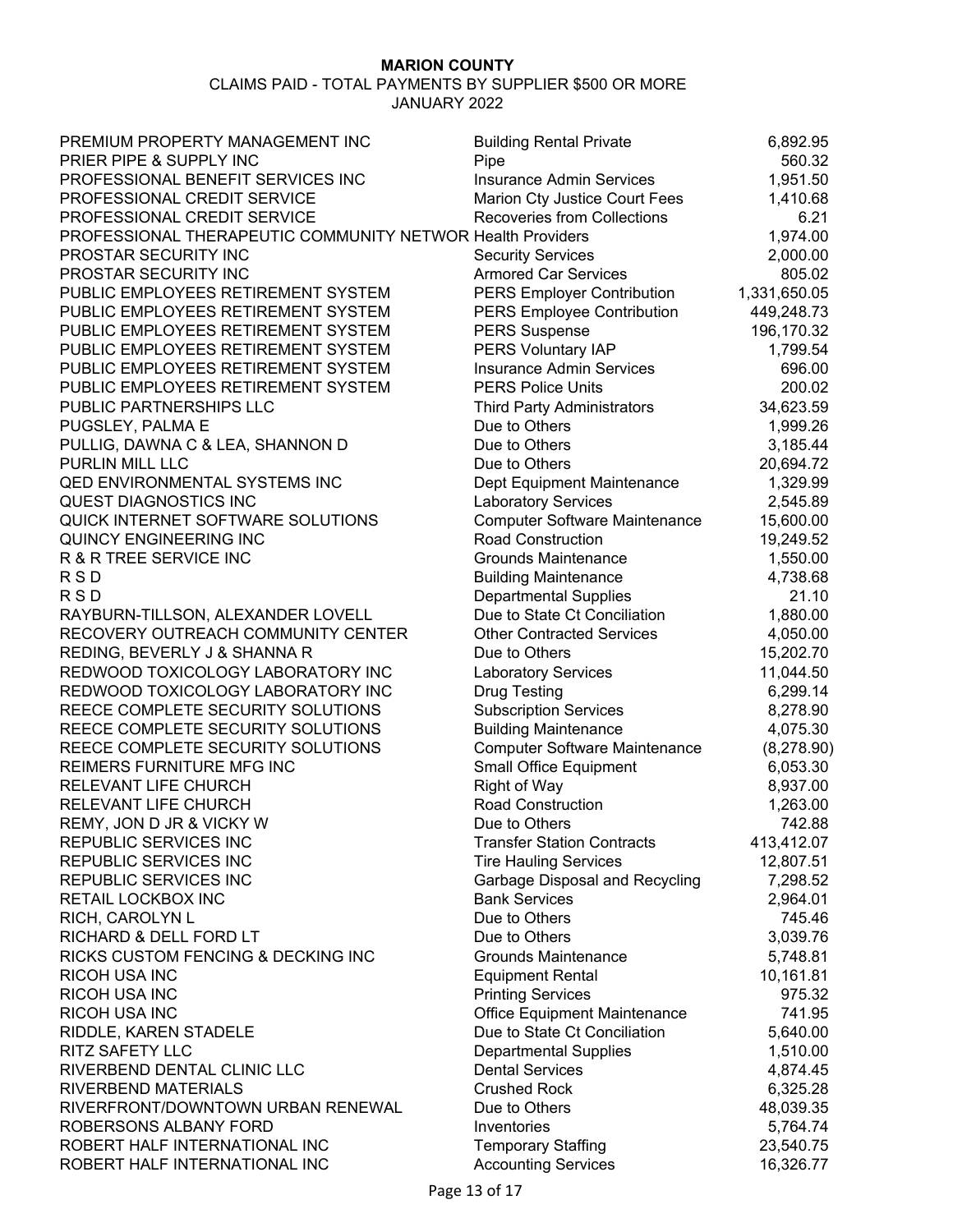| ROBERT HALF INTERNATIONAL INC        | <b>Temporary Wages</b>               | 4,918.85     |
|--------------------------------------|--------------------------------------|--------------|
| ROCKET MORTGAGE                      | Due to Others                        | 3,154.16     |
| ROCKWEST TRAINING CO INC             | Uniforms and Clothing                | 2,531.91     |
| RODRIGUEZ, CHRISTIAN BERNARDO FALCON | Due to Others                        | 976.70       |
| ROSES EQUIPMENT & SUPPLY INC         | <b>Small Departmental Equipment</b>  | 8,573.60     |
| ROSHAU, KATHY L-01                   | Due to Others                        | 2,681.83     |
| ROTH PREMIERE HOMES INC              | Due to Others                        | 3,690.94     |
| ROUNDPOINT MORTGAGE                  | Due to Others                        | 3,492.17     |
| ROY HOUCK CONSTRUCTION LLC           | Road Resurfacing                     | 17,691.99    |
| ROY HOUCK CONSTRUCTION LLC           | Due to Others                        | 11,031.61    |
| <b>RUSH, TYLER W</b>                 | Due to Others                        | 2,767.68     |
| SAALFELD GRIGGS PC                   | <b>Legal Services</b>                | 7,018.20     |
| SAFETY HARBOR FIREARMS INC           | Small Departmental Equipment         | 1,760.00     |
| SAFETY-KLEEN SYSTEMS INC             | Dept Equipment Maintenance           | 672.26       |
| SALEM AREA MASS TRANSIT DISTRICT     | Due to Others                        | 166,207.78   |
| <b>SALEM CITY OF</b>                 | Due to Others                        | 1,068,062.99 |
| <b>SALEM CITY OF</b>                 | <b>Public Works Services</b>         | 59,365.84    |
| <b>SALEM CITY OF</b>                 | <b>Other Contracted Services</b>     | 59,023.98    |
| <b>SALEM CITY OF</b>                 | Sewer                                | 16,726.27    |
| <b>SALEM CITY OF</b>                 | Water                                | 8,467.90     |
| <b>SALEM CITY OF</b>                 | <b>Traffic Signal Maintenance</b>    | 2,837.37     |
| SALEM CITY OF                        | <b>Bridge Construction</b>           | 1,062.39     |
| <b>SALEM CITY OF</b>                 | Hazardous Waste Disposal             | 1,057.53     |
| SALEM CITY OF                        | Garbage Disposal and Recycling       | 492.09       |
| <b>SALEM CITY OF</b>                 | <b>City Operations and St Lights</b> | 325.86       |
| SALEM CITY OF                        | Permits                              | 87.50        |
| <b>SALEM CITY OF</b>                 | Due to City of Salem                 | 37.50        |
| <b>SALEM ELECTRIC</b>                | Electricity                          | 2,322.56     |
| <b>SALEM HEALTH</b>                  | <b>Hospital Services</b>             | 12,460.72    |
| <b>SALEM HEALTH</b>                  | <b>Health Providers</b>              | 4,800.00     |
| <b>SALEM HEALTH</b>                  | <b>Medical Services</b>              | 774.60       |
| <b>SALEM HEALTH</b>                  | <b>Laboratory Services</b>           | 176.00       |
| SALEM OR II SGF LLC                  | <b>Building Rental Private</b>       | 100,752.72   |
| SALEM RADIOLOGY CONSULTANTS PC       | Interpreters and Translators         | 550.00       |
| SALEM RADIOLOGY CONSULTANTS PC       | <b>XRay Services</b>                 | 413.00       |
| SALEM SUBURBAN FIRE DISTRICT         | Due to Others                        | 11,162.08    |
| SALEM, CITY OF - UR SPECIAL          | Due to Others                        | 37,521.98    |
| SALEM-KEIZER SCHOOL DISTRICT #24J    | Due to Others                        | 1,760,508.45 |
| SANCHEZ, DAISY A & MEJIA, EDGAR A    | Due to Others                        | 2,424.38     |
| SANTIAM CANYON SCHOOL DISTRICT #129J | Due to Others                        | 15,182.37    |
| SATELLITE TRACKING OF PEOPLE LLC     | <b>Other Contracted Services</b>     | 2,303.30     |
| SAVING HOPE CARE MANAGEMENT LLC      | <b>Health Providers</b>              | 841.00       |
| <b>SCHMIDT, MERRY A</b>              | Due to Others                        | 2,910.64     |
| SCHULTZ, JANET L                     | Due to Others                        | 3,218.25     |
| <b>SCS ENGINEERS</b>                 | <b>Consulting Services</b>           | 25,427.11    |
| <b>SEDCOR</b>                        | <b>Other Contracted Services</b>     | 40,000.00    |
| SEELY, JAMES & SONYA                 | Due to Others                        |              |
| SEIU LOCAL 503 OR PUBLIC EE UNION    | <b>OPEU Dues</b>                     | 6,291.78     |
| SEIU LOCAL 503 OR PUBLIC EE UNION    | OPEU 98                              | 40,488.14    |
|                                      |                                      | 1,414.90     |
| SEIU LOCAL 503 OR PUBLIC EE UNION    | OPEU Life                            | 1,123.34     |
| SEIU LOCAL 503 OR PUBLIC EE UNION    | OPEU Legal                           | 388.20       |
| SEIU LOCAL 503 OR PUBLIC EE UNION    | <b>OPEU PAC Contribution</b>         | 334.28       |
| <b>SELECT IMPRESSIONS</b>            | <b>Other Contracted Services</b>     | 616.00       |
| SELEDKOV, AGAFIA V                   | Due to Others                        | 1,814.24     |
| SELF, KERRY                          | Due to Others                        | 2,110.74     |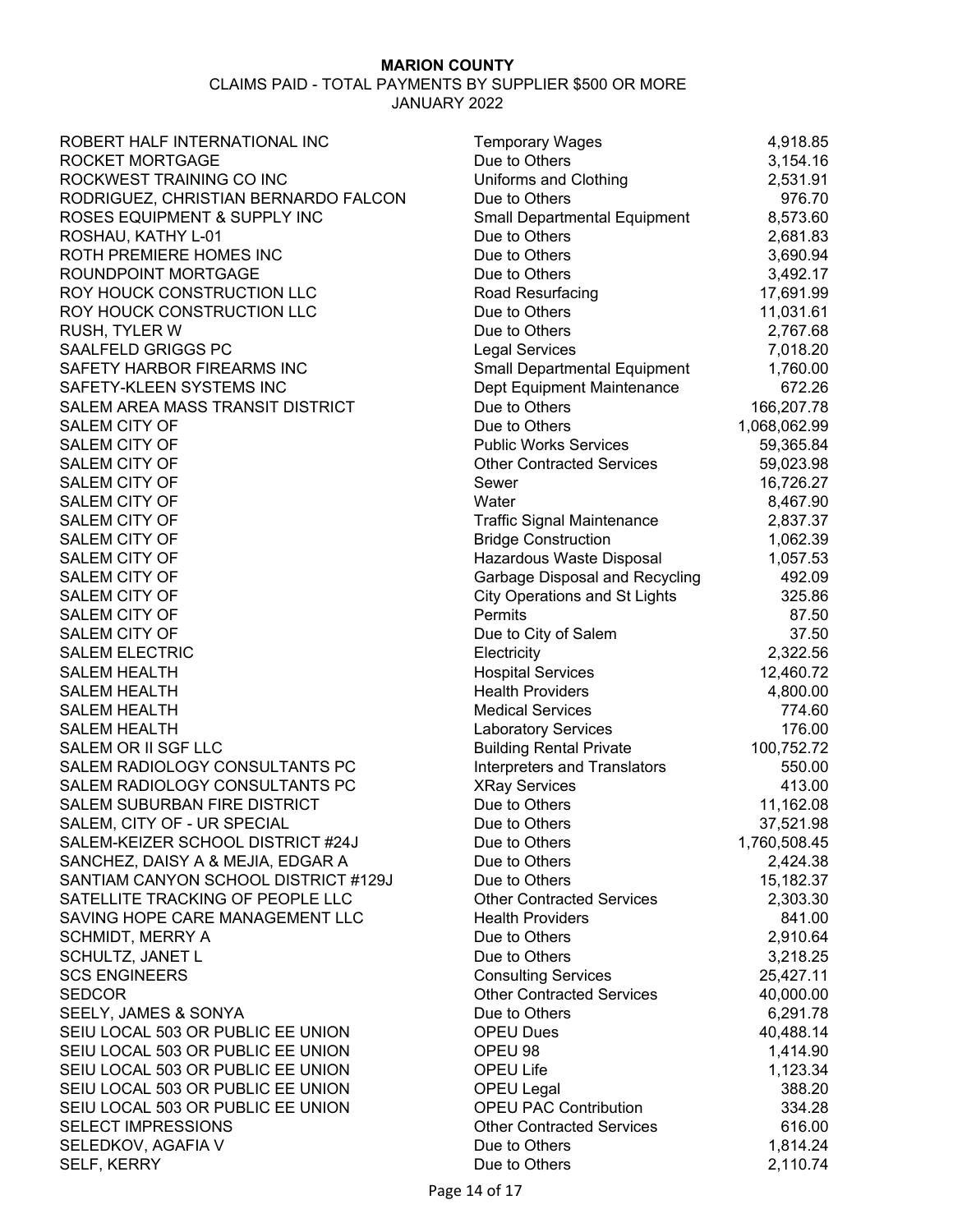| SERINI, THERESA & DAVID                    | Due to Others                           | 3,232.52   |
|--------------------------------------------|-----------------------------------------|------------|
| SHAW INDUSTRIES INC                        | Remodels and Site Improvements          | 13,401.87  |
| SHCHERBAKOV, JULIA & ROMAN                 | Due to Others                           | 4,427.93   |
| SHELLY, JOANNE                             | Due to Others                           | 1,972.31   |
| SHI INTERNATIONAL CORP                     | <b>Subscription Services</b>            | 67,208.21  |
| SHI INTERNATIONAL CORP                     | <b>Computer Software Maintenance</b>    | 2,976.28   |
| SHI INTERNATIONAL CORP                     | Software                                | 2,521.55   |
| SHI INTERNATIONAL CORP                     | <b>Computer Hardware Maintenance</b>    | 1,942.87   |
| SHOLAR, JOHN MICHAEL                       | <b>Medical Services</b>                 | 6,420.00   |
| SIEMENS INDUSTRY INC                       | <b>Computer Hardware Capital</b>        | 51,204.25  |
| SIEMENS INDUSTRY INC                       | Video Security Equipment                | 14,594.94  |
| <b>SIERRA SPRINGS</b>                      | <b>Departmental Supplies</b>            | 666.70     |
| SILVER FALLS LIBRARY DISTRICT              | Due to Others                           | 12,723.07  |
| SILVER FALLS SCHOOL DISTRICT #4J           | Due to Others                           | 165,291.12 |
| <b>SILVERTON CITY OF</b>                   | Due to Others                           | 47,038.86  |
| <b>SILVERTON CITY OF</b>                   | Due to City of Silverton                | 293.67     |
| SILVERTON RURAL FIRE DISTRICT              | Due to Others                           | 25,834.94  |
| SILVERTON URBAN RENEWAL DISTRICT           | Due to Others                           | 12,816.81  |
| SINKS, TAHRA PC                            | Due to State Ct Conciliation            | 1,245.00   |
| SKOMIAL, ALLEN                             | Due to Others                           | 1,227.11   |
| SKYLINE BUILDERS LLC                       | Due to Others                           | 614.17     |
| SMITH, THOMAS S & LIANE R                  | Due to Others                           | 826.68     |
| SMITH, TODD J & ELIZABETH F                | Due to Others                           | 958.34     |
| SNYDER ROOFING OF OREGON LLC               | <b>Building Maintenance</b>             | 3,993.32   |
| SOARING HEIGHTS RECOVERY HOMES             | <b>Client Assistance</b>                | 1,670.00   |
| SOLANKY, ONEILL S DDS LLC                  | <b>Dental Services</b>                  | 3,410.00   |
| <b>SOLIDIFI TITLE &amp; CLOSING</b>        | Due to Others                           | 2,207.81   |
| SOTO, BRITNI                               | Due to Others                           | 1,442.19   |
| SOUTH WATERFRONT URBAN RENEWAL             | Due to Others                           | 5,518.67   |
| SOZA, PATRICIA                             | Due to Others                           | 1,881.03   |
| <b>SPARKLE CLEANERS</b>                    | <b>Laundry Services</b>                 | 2,540.90   |
| SPECIAL DISTRICTS INSURANCE SERVICES TRUST | <b>Liability Insurance Premiums</b>     | 51,271.00  |
| SPOND, ERIC                                | Due to Others                           | 3,062.63   |
| SPRAUER, MIKE                              | Due to Others                           | 1,539.35   |
| <b>SPRINT</b>                              | <b>Data Connections</b>                 | 439.90     |
| <b>SPRINT</b>                              | <b>Cellular Phones</b>                  | 250.24     |
| SPRUCE LAND SVCS WEST LLC                  | Due to Others                           | 3,239.59   |
| ST PAUL FIRE DISTRICT                      | Due to Others                           | 4,864.55   |
| ST PAUL SCHOOL DISTRICT #45                | Due to Others                           | 19,935.02  |
| STAGNOLI, ANTHONY G & DANIELLE N           | Due to Others                           | 2,748.07   |
| STATE OF OREGON JUDICIAL DEPT              | <b>Victim Restitution</b>               | 1,233.15   |
| <b>STAYTON CITY OF</b>                     | Due to Others                           | 38,675.06  |
| <b>STAYTON CITY OF</b>                     |                                         | 200.00     |
| <b>STAYTON CITY OF</b>                     | <b>Building Rental Private</b>          | 94.78      |
| <b>STAYTON FIRE DISTRICT</b>               | Due to City of Stayton<br>Due to Others |            |
|                                            | <b>Grounds Maintenance</b>              | 17,046.59  |
| STETTLER SUPPLY CO                         |                                         | 1,856.46   |
| STEVENSON, TY D                            | Due to Others                           | 6,888.61   |
| SUBLIMITY CITY OF                          | Due to Others                           | 2,744.10   |
| <b>SUBLIMITY FIRE DISTRICT</b>             | Due to Others                           | 12,304.56  |
| SUDDATH RELOCATION SYSTEMS OF OREGON LLC   | <b>Other Contracted Services</b>        | 2,471.82   |
| SUH, DOWON R                               | Due to Others                           | 4,457.10   |
| SWITZERS, DON W                            | Due to Others                           | 954.06     |
| TAMAYO, ABIGAIL J & CORBIN T               | Due to Others                           | 2,441.58   |
| TEC EQUIPMENT INC                          | Inventories                             | 2,052.46   |
| TECHNICAL IMAGING SYSTEMS INC              | <b>Departmental Supplies</b>            | 509.50     |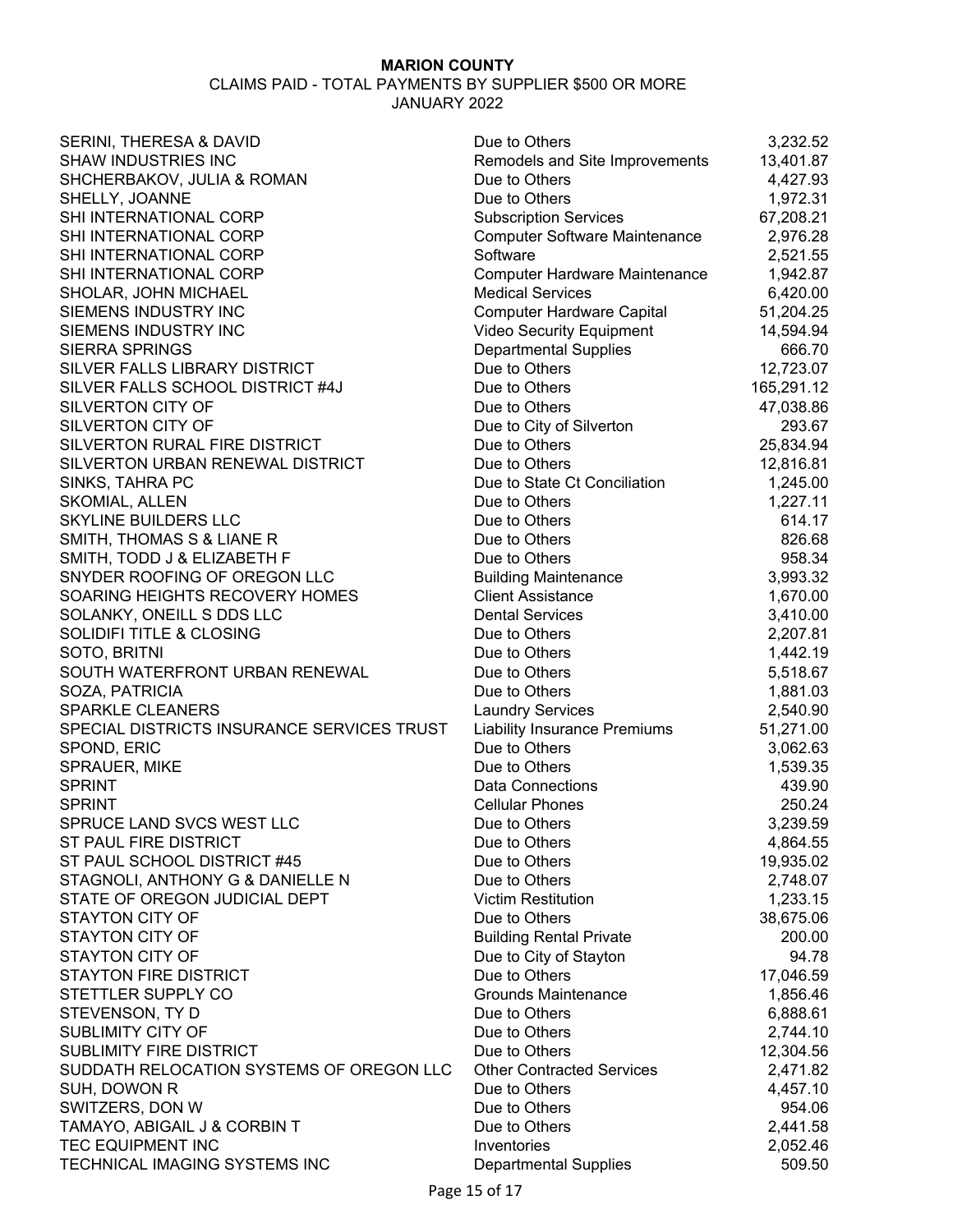| TFR ENTERPRISES INC                     | <b>Other Contracted Services</b>                        | 386,069.80            |
|-----------------------------------------|---------------------------------------------------------|-----------------------|
| THOMPSON, KATHERINE M & RICKY D         | Due to Others                                           | 1,129.35              |
| <b>TK ELEVATOR</b>                      | <b>Elevator Maintenance</b>                             | 7,179.39              |
| TON, TY THI NU                          | Due to Others                                           | 4,143.96              |
| TORAN, TERENTI & JULIANNA               | Due to Others                                           | 866.47                |
| TORRES DE FRANCO, MARIA                 | Right of Way                                            | 5,750.00              |
| TORRES DE FRANCO, MARIA                 | <b>Road Construction</b>                                | 750.00                |
| TRAN, VANCE D                           | Due to Others                                           | 908.15                |
| TRANE US INC                            | <b>Building Maintenance</b>                             | 1,016.93              |
| TRAVIS, KRYSTAL RAYLEENE                | Due to Others                                           | 5,158.95              |
| TREJO, RUBEN                            | Due to Others                                           | 545.61                |
| TRINITY SERVICES GROUP INC              | <b>Food Services</b>                                    | 97,065.59             |
| TRINITY SERVICES GROUP INC              | Dept Equipment Maintenance                              | 5,560.52              |
| TUCKER, JENNIFER & NATHAN               | Due to Others                                           | 5,232.14              |
| <b>TURNER CITY OF</b>                   | Due to Others                                           | 10,232.97             |
| <b>TURNER CITY OF</b>                   | Due to City of Turner                                   | 464.34                |
| <b>TURNER FIRE DISTRICT</b>             | Due to Others                                           | 19,234.12             |
| TURNER URBAN RENEWAL AGENCY             | Due to Others                                           | 622.32                |
| TURNER, TIMOTHY II & LILIANA E          | Due to Others                                           | 3,161.24              |
| ULLMAN, JEFFREY A & DANA M              | Due to Others                                           | 1,021.79              |
| <b>UMPQUA BANK</b>                      | Due to Others                                           | 1,952.88              |
| UNION GOSPEL MISSION OF SALEM OR        | <b>Housing Subsidies</b>                                | 2,700.00              |
| UNITED RENTALS NORTH AMERICA INC        | <b>Equipment Rental</b>                                 | 642.44                |
| UNITED RENTALS NORTH AMERICA INC        | <b>Field Supplies</b>                                   | 48.00                 |
| UNITED WAY OF THE MID WILLAMETTE VALLEY | Due to Others                                           | 1,562.21              |
| UNITED WAY OF THE MID WILLAMETTE VALLEY | <b>United Way</b>                                       | 512.50                |
| UNIVERSAL RECYCLING TECHNOLOGIES LLC    | <b>Battery Recycling</b>                                | 23,274.80             |
| UNIVERSAL RECYCLING TECHNOLOGIES LLC    | <b>Other Contracted Services</b>                        | 1,435.75              |
| UNIVERSITY OF OREGON                    | <b>Other Contracted Services</b>                        | 5,875.00              |
| US DEPT OF AGRICULTURE                  | <b>Predatory Animals</b>                                | 5,602.78              |
| US DEPT OF AGRICULTURE                  | <b>Other Contracted Services</b>                        | 3,145.01              |
| US FOODS INC                            | Inventories                                             | 1,862.57              |
| UTAH HEALTH INFORMATION NETWORK INC     | <b>Other Contracted Services</b>                        | 2,572.90              |
| VALADEZ, ARNULFO & GARCIA, ANTONIA      | Due to Others                                           | 2,800.08              |
| VALLEE, HERBERT R JR                    | Due to Others                                           | 2,778.56              |
| VALLEY AGRONOMICS LLC                   | Due to Others                                           | 5,387.27              |
| <b>VALLEY LANDFILLS INC</b>             | <b>Ash Hauling Services</b>                             | 58,913.95             |
| VAN VLEET MEAT & FOOD SERVICE CO        | Inventories                                             | 554.07                |
| VANCLEAVE, CAROLYN S                    | Due to Others                                           | 3,166.41              |
| VANDEHEY, JACQUELINE M                  | Due to Others                                           | 4,060.24              |
| VASQUEZ-MARTINEZ, AURORA                | Due to Others                                           | 1,784.50              |
| <b>VERIZON WIRELESS</b>                 | <b>Cellular Phones</b>                                  | 43,560.00             |
| <b>VERIZON WIRELESS</b>                 | Data Connections                                        | 24,721.15             |
| <b>VIKING BUILT HOMES INC</b>           | Due to Others                                           | 638.05                |
| <b>VLACH-ING, MICHELLE</b>              | Due to State Ct Conciliation                            | 3,648.00              |
| <b>VOEGTLE, TRENDA L</b>                | Due to Others                                           | 545.65                |
| VOYA RETIREMENT INSURANCE & ANNUITY CO  | 457 Deferred Compensation                               | 307,970.25            |
| VOYA RETIREMENT INSURANCE & ANNUITY CO  | 401K County Portion                                     | 91,160.50             |
| VOYA RETIREMENT INSURANCE & ANNUITY CO  | 401K Employee Portion                                   | 72,842.12             |
| VOYA RETIREMENT INSURANCE & ANNUITY CO  | Roth 457 Contributions                                  | 46,700.41             |
| VOYA RETIREMENT INSURANCE & ANNUITY CO  | 401K Loan Repayment                                     | 13,866.39             |
| <b>WALKER, CLAIRE L</b>                 |                                                         | 632.12                |
| <b>WATERLAB CORP</b>                    | <b>Outstanding Checks</b><br><b>Laboratory Services</b> | 845.00                |
| <b>WAXIE SANITARY SUPPLY</b>            | Janitorial Supplies                                     |                       |
| WEAR, DAVID S                           | <b>Psychiatric Services</b>                             | 11,731.05<br>1,575.00 |
|                                         |                                                         |                       |